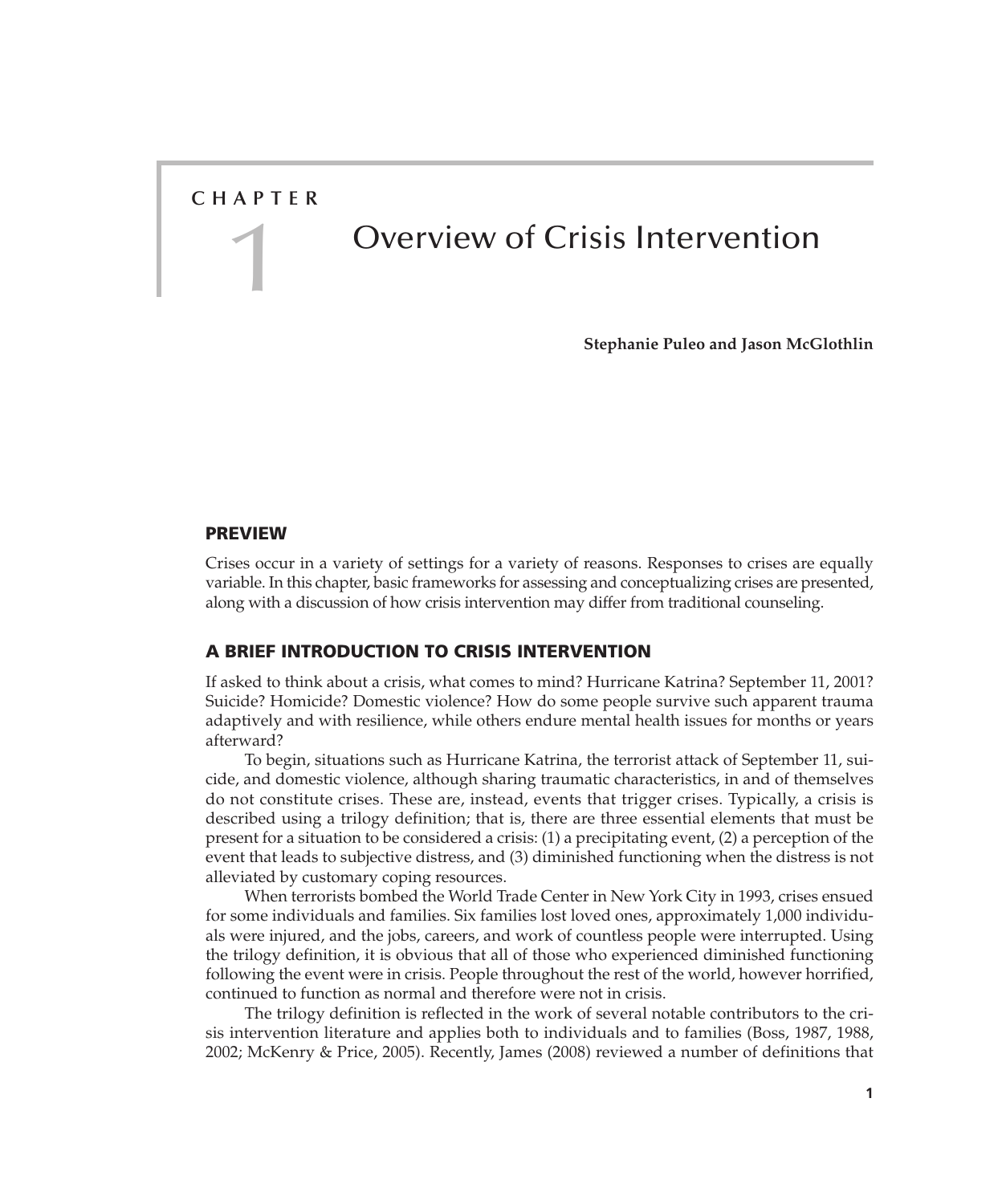# **CASE STUDY 1.1**

### **The Nguyens**

Vin and Li Nguyen are recent immigrants to the United States. They reside in a small town along the Gulf Coast of Mississippi, where a number of other Vietnamese immigrants have settled. Like many members of the community, the Nguyens are learning to speak, read, and write English and are hoping to become naturalized citizens of the United States some day. After arriving in the United States, the Nguyens invested all of their money in an old shrimp boat in order to support themselves by selling their daily catch to local seafood processing facilities.

In 2005, the shrimp boat was heavily damaged, and the seafood processing facilities were destroyed by Hurricane Katrina. Subsequently, the Nguyens had no income for quite awhile. With limited income and no health insurance, they relied on the county department of public health for prenatal care when Li became pregnant. Li's pregnancy progressed normally; however, her daughter was born with Spina Bifida.

As you read this chapter, try to conceptualize the Nguyens' situation according to the crisis models presented.

### **Discussion Questions**

- What incidents have occurred in the Nguyens' lives that could be considered provoking stressor events?
- Beyond the provoking stressor events, are there additional stressors that the Nguyens must address?
- What resources are the Nguyens utilizing? What further information do you need to determine if the Nguyens are in crisis?
- What factors will predict the outcome for this family?

exist in the literature and summarized crisis as "a perception or experiencing of an event or situation as an intolerable difficulty that exceeds the person's current resources and coping mechanisms" (p. 3).

According to Slaikeu (1990), a crisis is "a temporary state of upset and disorganization, characterized chiefly by an individual's inability to cope with a particular situation using customary methods of problem-solving, and by the potential for a radically positive or negative outcome" (p. 15). While it is always hoped that a positive outcome (McCubbin & Patterson, 1982) would occur, there are occasions when a radically negative outcome such as suicide happens, thereby precipitating further upset.

# FOUNDATIONS OF CRISIS INTERVENTION THEORY

The study of crisis intervention began in earnest during the 1940s in response to several stressor events. During World War II, numerous families experienced distress and changes in functioning after individual family members left home to participate in the war effort. Families that seemed to experience the greatest degree of distress were those that had the most difficulty adapting to the absence of family members. Similarly, many families were forced to deal with losses brought about by a more acute stressor event, a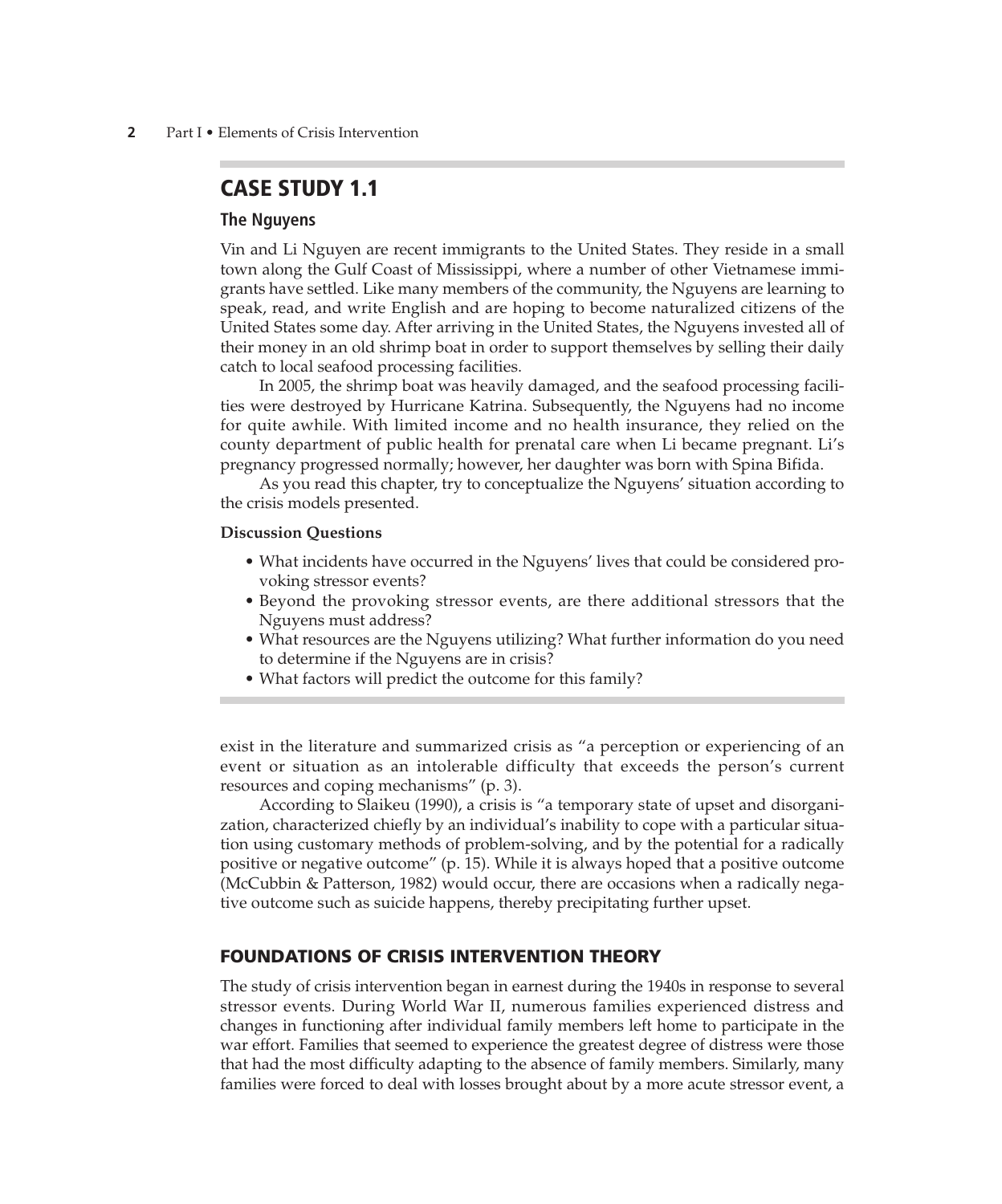nightclub fire that claimed nearly 500 lives in Boston, Massachusetts. These events led to Hill's proposal of a model through which family stress and crisis could be conceptualized and to Caplan and Lindemann's proposed recommendations for responding to crises at the community level. In the decades following the 1940s, these original models have been expanded, with more attention to contextual variables and to outcomes.

# Basic Crisis Intervention Theory

Caplan and Lindemann often are credited as pioneers in the field of crisis intervention. Their work began after a tragic event in Boston in 1942, the Cocoanut Grove nightclub fire, in which 493 people died. Lindemann treated many of the survivors of the nightclub fire and noted that they shared similar emotional responses, along with the need for psychological assistance and support (Lindemann, 1944). His work created awareness that many individuals who suffer loss experience pathological symptoms but have no specific psychiatric diagnosis. It was his contention that responses to sudden grief are normal and transient and need not be considered pathological. Lindemann theorized that "normal" responses to grief include preoccupation and identification with the deceased, feelings of guilt and expressions of hostility, disorganization in daily functioning, and somatic complaints (Janosik, 1984). In essence, his paradigm for crisis intervention included an individual who was in a state of disorganization, brief therapy to assist the individual in working through grief, and ultimately restoration of equilibrium.

As Lindemann worked with others from Massachusetts General Hospital to assist survivors who had lost loved ones in the Cocoanut Grove fire, he began to realize that helpers other than psychiatrists could assist people in coping with their sudden grief. Lindemann's report describing common grief reactions to disaster, as well as the benefits of including clergy and other community helpers in intervention efforts, became a cornerstone in the conceptualization of community mental health.

Following the Cocoanut Grove fire, Lindemann worked with Caplan to establish a communitywide mental health program in Cambridge, Massachusetts, known as the Wellesley Project (Caplan, 1964). The aim of this project was to study and provide support to individuals experiencing traumatic events. The outcome of this project supported Caplan's notion of preventive psychiatry—that is, early intervention in an effort to promote positive growth and well-being.

Caplan (1961, 1964) expanded Lindemann's concepts by expanding their application to a wider field of traumatic events. According to Caplan (1961), "People are in a state of crisis when they face an obstacle to important life goals—an obstacle that is, for a time, insurmountable by the use of customary methods of problem-solving. A period of disorganization ensues, a period of upset, during which many abortive attempts at solution are made" (p. 18). What is important to note in Caplan's description is that the concept of crisis refers to an outcome of a precipitating event, not to the precipitating event itself. Similar to Lindemann, Caplan described the outcome, or the crisis, as the state of disequilibrium that the individual experiences.

### The ABC–X Model of Crisis

Hill (1949, 1958) was among the first to conceptualize a crisis theory that applied to families. From his studies of families experiencing separation and reunion as a result of World War II, Hill postulated the ABC–X Model of Crisis (see Figure 1.1). According to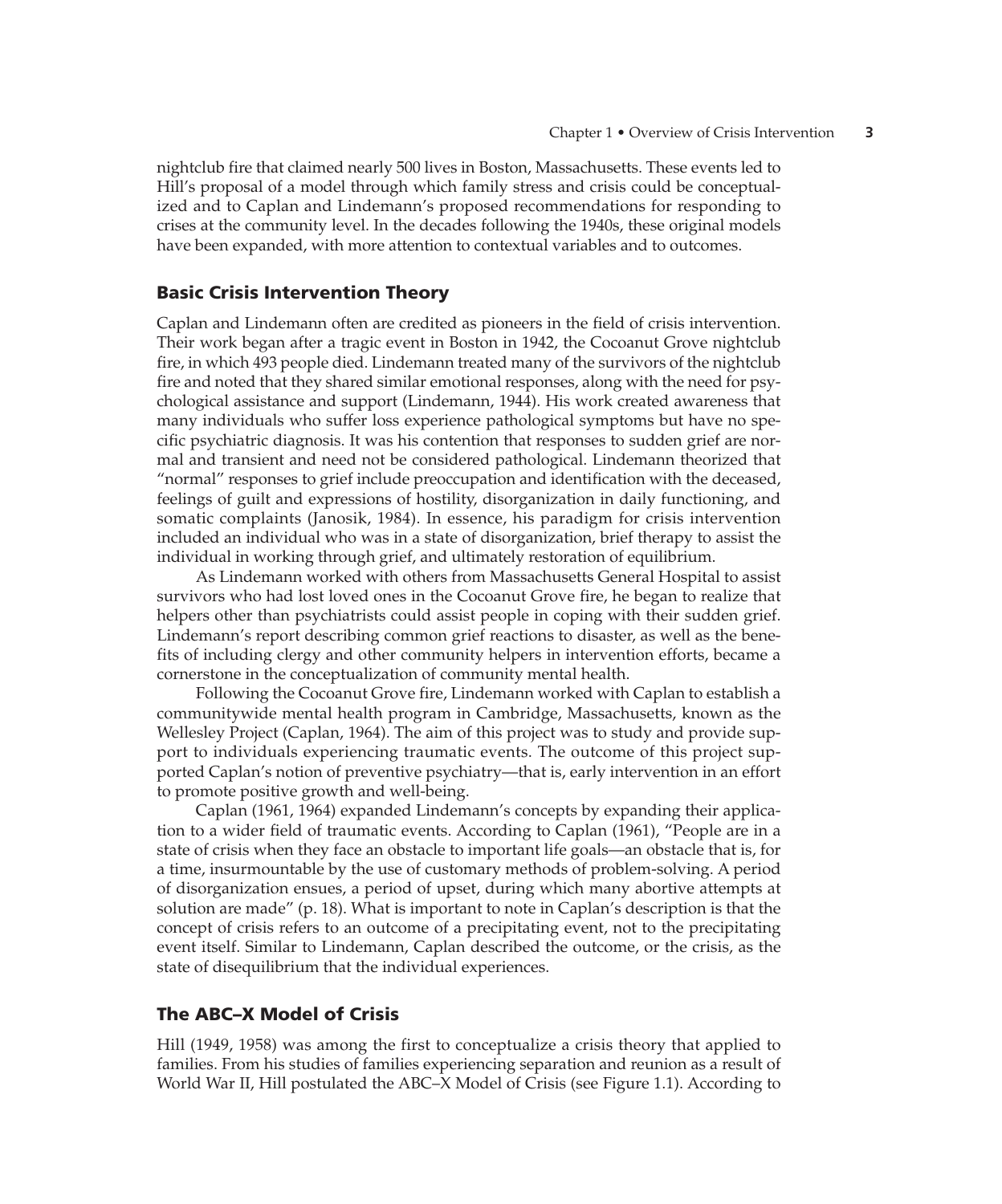

FIGURE 1.1 The ABC-X Model of Family Crisis.

this model, there is an interaction among (A) a provoking stressor event, (B) the family's resources, and (C) the meaning that the family attaches to the stressor event. The crisis (X), a state of acute disequilibrium and immobilization of the family system (Boss, 1988), is an outcome of this interaction. Although Hill's original research pertained to families, the concepts he proposed may be applied to individuals.

# The Double ABC–X Model of Crisis

Hill's original ABC–X model continues to provide a framework for much research in the area of family stress and crisis; however, a few scholars (Boss, 1988, 2002; McCubbin & Patterson, 1982) have chosen to expand upon the model. Among the better-known variations of Hill's work is the Double ABC–X Model of Crisis proposed by McCubbin and Patterson (1982). Writing from a systems orientation, which assumes that systems naturally evolve and become more complex over time, McCubbin and Patterson considered recovery and growth following crisis. The concept of adaptation was introduced to describe lasting functional changes that occur in order to meet the demands of a crisis or stressful event. According to these scholars, Hill's original model was somewhat incomplete in that it outlined only those factors that contribute to a crisis or breakdown in functioning. Following a state of disequilibrium or incapacitation, additional stressors may accrue, and additional resources may be identified and acquired. Subsequently, new perceptions that take into account the original event and related hardships or stressors, along with the application of resources and coping strategies to meet the needs of those stressors, are formulated.

According to McCubbin and Patterson (1982), there is a "double A" factor that includes Hill's original concept of a provoking stressor plus the buildup of further stressors that must be addressed. These stressors may include unresolved issues related to the crisis-provoking event, changes that occur unrelated to the event, and any consequences of attempts to cope (McKenry & Price, 2005). The "double B" factor refers to resources available at the time of the provoking stressor, as noted by Hill, along with tangible and intangible resources that have been acquired or strengthened. Fortified coping resources would be included in this concept. The "double C" factor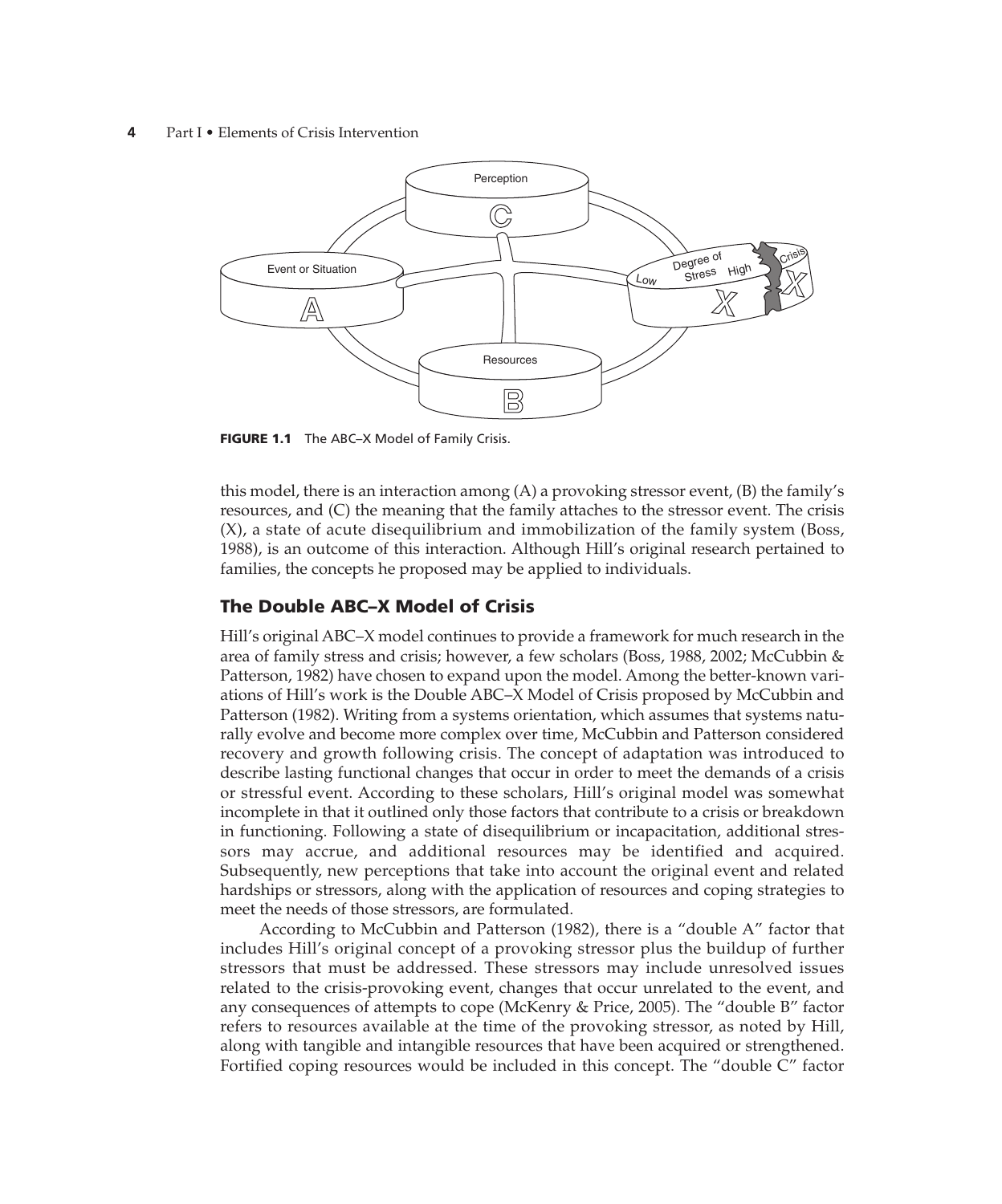refers not only to perceptions and meanings assigned to the original provoking stressor but also to accumulated stressors, resources, coping, and the entire situation. Perceptions are influenced by religious beliefs, family and cultural values, and how the situation may have been reframed. In the model proposed by McCubbin and Patterson, the original crisis (Hill's X factor) constitutes a beginning point, while adaptation ("double X") occurs later in time. Adaptation is an outcome variable involving changes in functioning and perception. More than the simple reduction of stress, adaptation is the degree to which long-term change has occurred in response to the demands of stressor and crisis events.

# Ecological and Contextual Considerations

In addition to considering the accumulation of stressors and resources, Boss (1987, 1988, 2002) and others (Collins & Collins, 2005) have suggested that stress and crisis are affected by contextual factors. Collins and Collins (2005) have advocated a "developmentalecological" perspective to conceptualizing crises. According to these authors, some crises are triggered by stressor events that are developmental in nature; that is, these developmental crises are expected events in the life span of the individual or family. However, regardless of whether the stressor event is developmental or situational, life span variables must be considered to determine their meaning and impact on the stress or crisis situation. In addition to considering developmental factors, Collins and Collins have maintained that the context provided by environmental factors such as interpersonal relationships, community resources, and society at large must be recognized. This approach suggests that each crisis is unique, since the ecological determinants for each person will be unique. Therefore, crisis counselors need to be aware that even though many of the clinical considerations and approaches may be similar for a specific crisis and for many individuals experiencing that crisis (e.g., sexual assault), the person in crisis will experience the crisis differently than someone else due to the unique and personal ecological determinants. In essence, do not simply generalize and implement a generic approach to a particular crisis without first assessing the client's unique ecological factors.

Boss (1987, 1988, 2002) similarly proposed a contextual approach to the study of stress and crisis, stating that "factors in addition to the stressful event influence family vulnerability or breakdown" (2002, p. 28). According to Boss, stress is mediated by contextual dimensions, which may be either internal or external. The internal context includes three dimensions that may be controlled or changed: the structure of the family, psychological elements such as perception and assessment, and philosophical elements such as values and beliefs. The external context is composed of environmental or ecosystemic dimensions over which there is no control. External influences on stress and crisis include historical, economic, developmental, hereditary, and cultural contexts.

# Elements of Stress and Crisis Theory

**PROVOKING STRESSOR EVENTS** Stressor events are those occurrences that provoke change in the functioning of a system. Stressor events may be positive or negative, and while some are normal and predictable, others are unforeseen. In general, stressor events may be categorized as either normative stressor events (i.e., those stressors that occur at points of normal developmental transitions) or nonnormative stressor events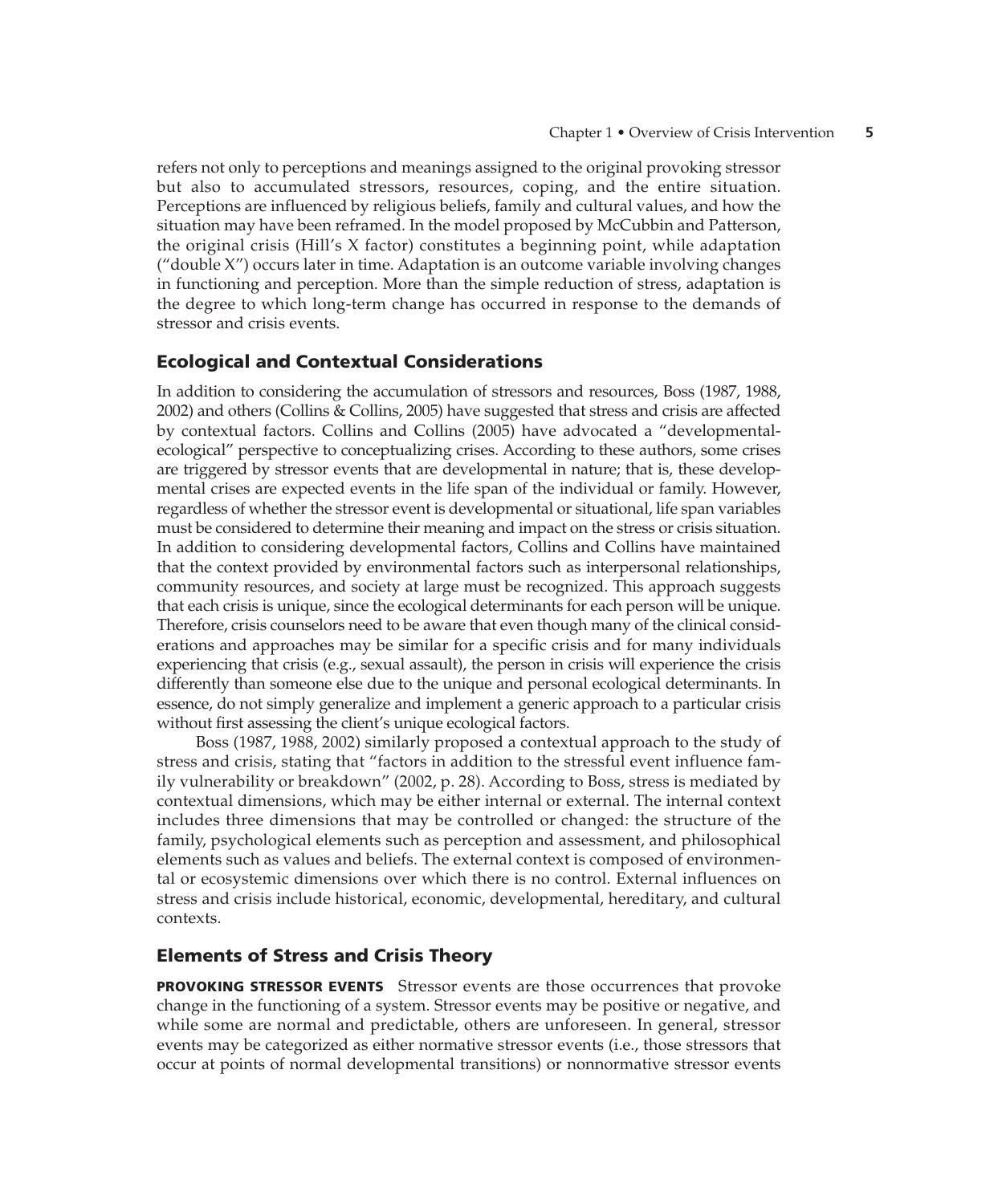(i.e., products of distinctive, unexpected situations). Many families anticipate normative stressor events such as children graduating from high school and beginning college, while few anticipate nonnormative stressor events such as the school shootings at Columbine High School and Virginia Tech.

Boss (1988) categorized stressor events and situations by source, type, and severity. Sources are either internal, originating within the family, or external, attributable to someone or something outside the family. Examples of internal stressors include partner violence and chemical dependency. These stressors begin within the family and are accompanied by changes in the way the family functions. Partners and family members often adopt various roles, behaviors, and communication styles in attempts to cope with and survive the actions of the abusive or addicted person. As familiar coping strategies become increasingly inadequate, families cease to function effectively and healthily. "Crises" in these families are rarely a one-time occurrence (James, 2008).

Another example of an internal stressor is infertility. Within the context of the family life cycle, most couples expect to be able to conceive and carry a pregnancy to term. Infertility is considered an internal stressor because the inability to achieve a successful pregnancy originates with one (sometimes both) of the partners as opposed to something outside of the family. It becomes a crisis situation because the partners face psychological and relationship changes that affect the way they function. Each menses is encountered as a crisis situation. In response to this crisis situation, many couples are able to redefine their relationships and reframe their meanings of pregnancy and parenting; unfortunately, however, many couples do not respond well and ultimately separate (Puleo & Wilcoxon, 1995).

External stressors originate outside the family but affect family functioning nonetheless. Examples of external stressors include natural disasters, terrorism, financial decline due to the stock market, and the rising cost of oil. Some external stressors are attributable to forces of nature (e.g., hurricanes, tornadoes, earthquakes), some to humans (e.g., violent crimes, job termination), and some to a combination of the two (e.g., global warming). Individuals and families typically have less control over external stressors than they do over internal stressors. For example, families have little control over the stock market. However, the ramifications of a declining stock market could have a substantial impact on a family's future.

As with internal stressors, however, the degree to which crises caused by external stressors are experienced is contingent on available resources and the meaning attached to the stressor event. In the United States, Hurricane Katrina, an external stressor, interrupted the normal functioning and triggered crises for thousands of families along the Gulf Coast of Louisiana, Mississippi, and Alabama. Families who seemed to be the most resilient and who seemed to have the least difficulty recovering from this crisis were those with available resources such as social support, housing, and financial assets.

Many stressors are normal, predictable, and developmental in nature. Stressor events of this type generally are an expected part of everyday life and of the family life cycle. Typical normative stressor events include "birth, puberty, adolescence, marriage, aging, menopause, retirement, and death" (Boss, 2002, p. 51). Although these events are expected, they have the potential to disturb the equilibrium of an individual or family and result in crisis.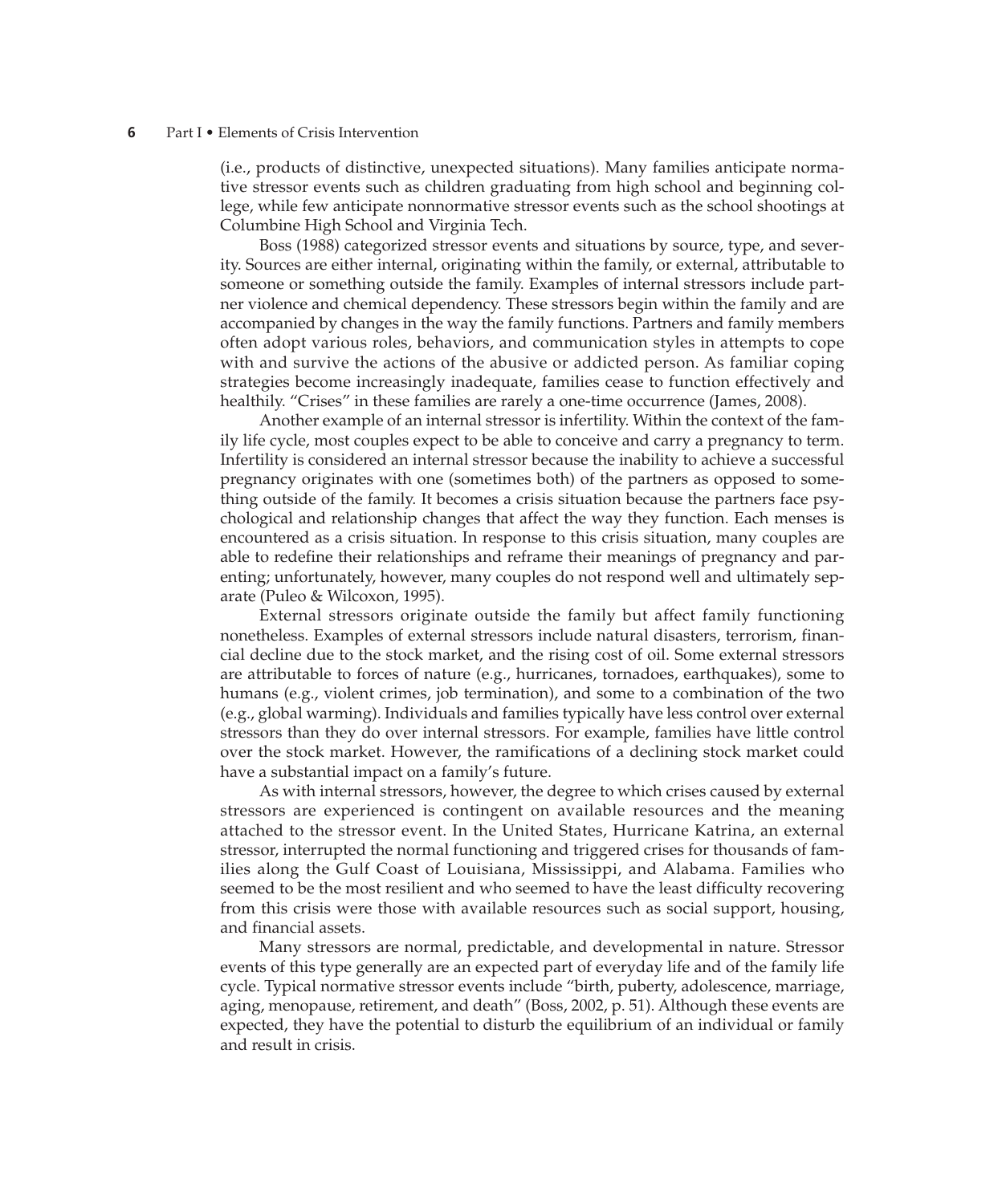### Chapter 1 • Overview of Crisis Intervention **7**

The type of crisis-inducing stressor that initially comes to mind for many people is the catastrophic, situational, unexpected event. Such a situation tends to be unique, is not predicted, and is not likely to be repeated. Examples of catastrophic stressors include those that may be attributable to human behavior, such as the bombing of the Alfred P. Murrah Federal Building in Oklahoma City in 1995, or to natural disasters, such as the 2008 earthquake in China. Other nonnormative stressors may not be catastrophic at all, and may actually be positive, but nonetheless may still have the potential to disrupt equilibrium. Examples are finding a lost relative (Boss, 2002) and winning the lottery. Unexpected stressor events such as these also may be categorized as nonvolitional stressors. Volitional stressors, on the other hand, are recognized by the amount of choice and control the individual or family has over them. Examples include wanted changes in jobs or residences and planned pregnancies. Although volitional stressors are wanted and initiated, pursued, or orchestrated by the individual or family, they still have the potential to trigger a crisis if resources and meaning do not match needs and requirements. Changing jobs for the sake of career advancement, for instance, may require a move to a geographic location where housing is unavailable or unaffordable. Even if everything goes according to plan (i.e., no medical complications, a single birth, and a healthy baby), financial and social support for a planned pregnancy may be inadequate.

Beyond classifying stressors by their source and type, Boss (2002) described stressor situations according to their duration and severity. Some stressors are one-time events, happen suddenly, and resolve quickly; these are considered acute stressors. An automobile accident, for example, might disrupt a family's equilibrium as broken bones heal and alternate transportation is used, but ultimately, the family's balance is restored. Other stressors, such as lifelong illnesses, infertility, and poverty, persist over long periods of time and are considered chronic. Families caring for aging family members may experience chronic stress and may face disequilibrium and crisis each time the elderly family member's health takes a turn for the worse. The crisis is triggered by changes in health but is the result of additional demands for financial, social, and other resources as well as the perception and meaning the family attaches to the elderly person's decline. Finally, Boss (2002) suggested that it is important to consider whether a stressor situation is an isolated event or part of an accumulation of stressor events. It is often the case that any one stressor event may not be enough to trigger a crisis, but the cumulative effect of the pileup of stressors taxes resources, disrupts equilibrium and functioning, and results in crisis.

**RESOURCES** Resources may be defined as traits, characteristics, or abilities that can be used to meet the demands of a stressor event (McCubbin & Patterson, 1982) and that can be available at the individual, family, or community level (McKenry & Price, 2005). They may be tangible (e.g., food, clothing, shelter) or intangible (e.g., social support, self-esteem). When resources are adequate to meet the demands created by a stressor situation, the situation is less likely to be perceived as problematic—and less likely to lead to crisis. Two types of resources are important: those that are available and used to mediate the initial stressor and those that are acquired, developed, or strengthened subsequent to a crisis situation (McCubbin & Patterson, 1982). Individual resources may include finances, education, health, and psychological qualities, whereas family resources include the internal, systemic attributes of cohesion and adaptability, along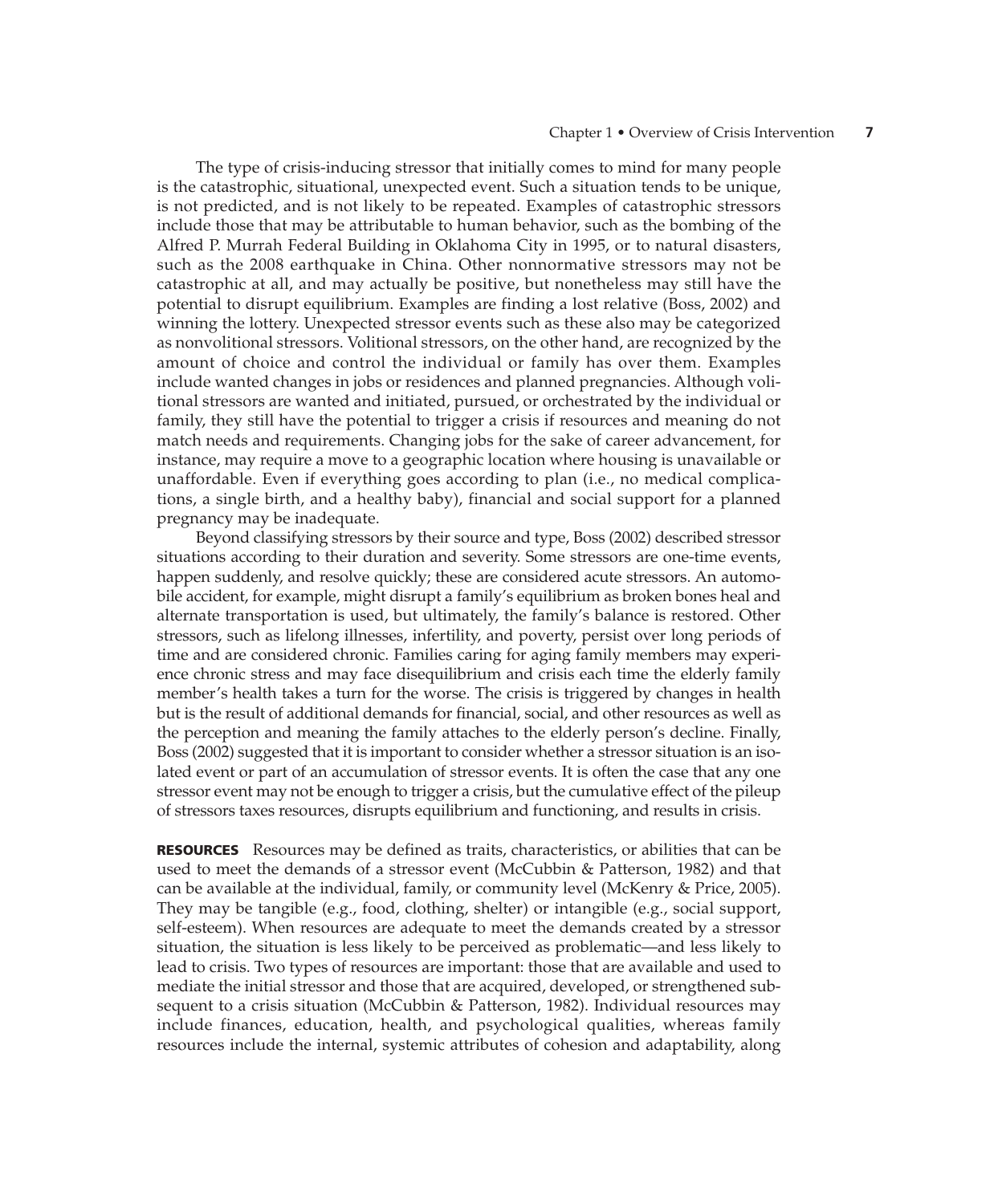with resources such as financial management, communication skills, compatibility, and shared interests (Olsen, 1988). Community resources include external supports, such as social networks, on which the individual or family can draw.

**MEANING OR PERCEPTION** Whether a stressor event results in crisis depends not only on available resources but also on the meaning attached to the event. The meaning attributed to a stressor event is subjective and comes from the way it is appraised through both cognitive and affective processes. Factors contributing to this qualitative variable include the ambiguity associated with the stressor situation, denial, and the belief and value orientation of the individual or family. Ambiguity occurs when facts cannot be obtained. It is often the case that specific information about the onset, development, duration, and conclusion of an unpredictable stressor event is unavailable. When information is unavailable, individuals may be uncertain in their perception of who is included in their families or social support systems. With limited understanding about who is in and who is out, it becomes difficult to ascertain how various roles, rules, and functions will be carried out. Whereas sometimes stressors themselves are ambiguous because data are not available, at other times facts are available but are ignored or distorted. The resulting denial may be a useful coping strategy in the short term but may be damaging if it prevents further action during a crisis situation (Boss, 1988, 2002; McKenry & Price, 2005).

COPING In his original ABC–X model, Hill (1949, 1958) considered coping behaviors as part of the family's resources (represented by "B" in the ABC–X model) to be utilized in response to demands of a stressor event ("A"). While many researchers agree that coping behaviors are a subset of available resources, coping itself is a separate construct, often interacting with both resources ("B") and perception ("C"). According to Pearlin and Schooler (1978), any effort taken to deal with stress may be considered coping. Thus, coping is a process and requires cognitive as well as behavioral activities (McKenry & Price, 2005; Pearlin & Schooler, 1978). Cognitively, people experiencing stressor events must appraise what is happening and assess any potential for harm. They also must evaluate the consequences of possible response actions. According to Lazarus (1966, 1976), these appraisals occur before any coping mechanisms are employed. Following appraisal, there are three types of coping responses that may be used: direct actions, intrapsychic mechanisms, and efforts to manage emotions. Direct actions are those behaviors that typically are thought of as "fight or flight" responses. Examples include acquiring resources, asking for help, and learning new skills (McKenry & Price, 2005). These actions are used in relation to the environment in order to master stressors and are thought of as problem-focused coping strategies.

Emotion-focused coping strategies, conversely, involve mechanisms used to change feelings or perceptions when there is little that can be done to change a stressor. Intrapsychic responses are those responses that often are thought of as defense mechanisms (e.g., denial, detachment) and allow people to alter their interpretations of the stress-provoking situation (Boss, 2002; McKenry & Price, 2005). Additional emotionfocused strategies are used to manage emotions generated by the stressor. Examples include the use of resources such as social support or of alcohol and drugs. Obviously, specific coping responses are neither adaptive nor maladaptive; they are simply efforts to manage.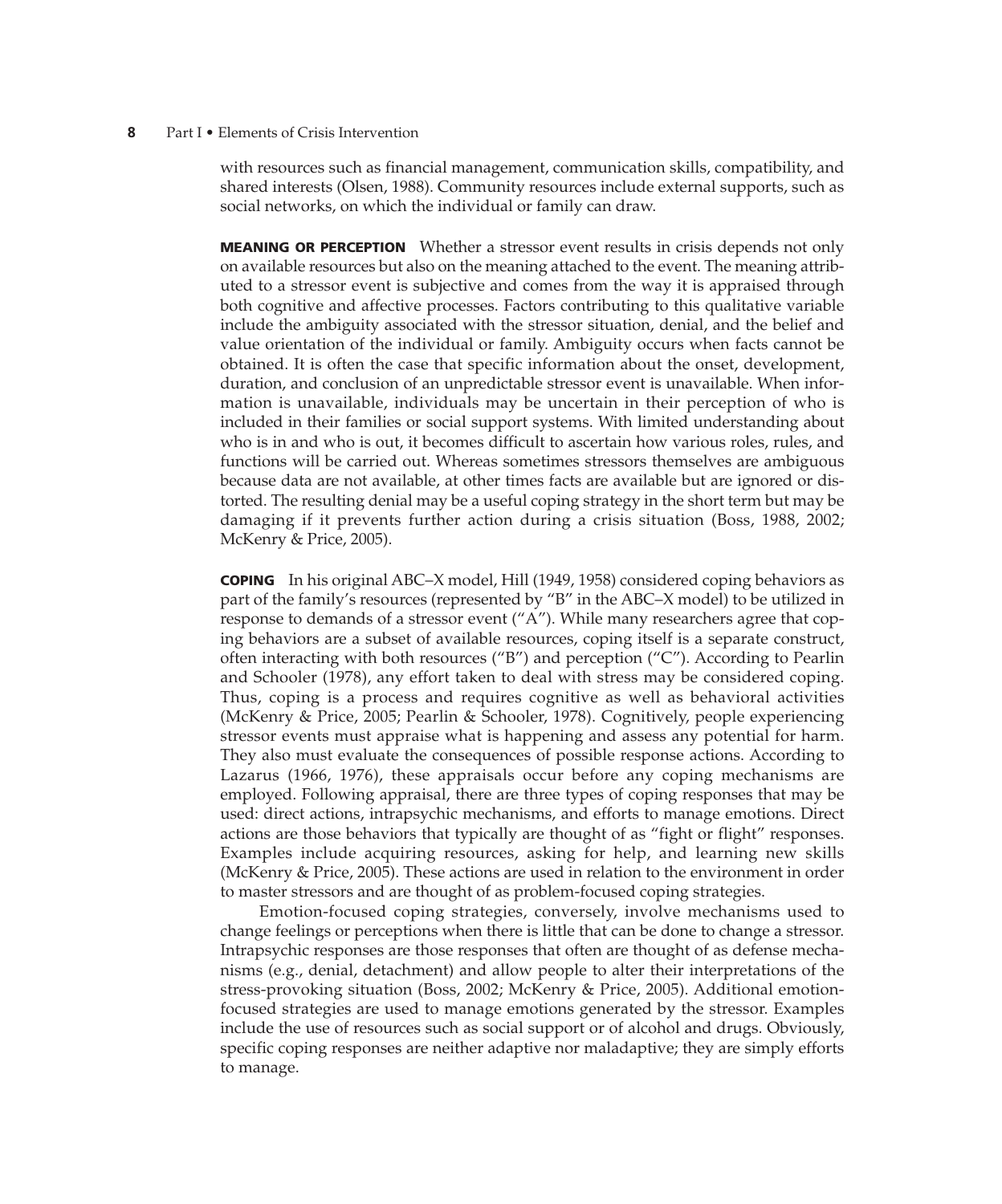# **CASE STUDY 1.1 (continued)**

### **The Nguyens**

Stressor events are those occurrences—positive or negative, predictable or unforeseen that provoke change in the functioning of a system. They may be categorized as normative or nonnormative. The Nguyen family has experienced a number of provoking stressors, some of which they chose, others of which they did not.

Stressors may be categorized by source, type, and severity and should be considered within context (Boss, 1988). There are many variables, such as culture, history, education, and heredity, over which the Nguyen family has no control. These compose the external context. Crisis counselors who work with the Nguyens need to take into account their Vietnamese culture as well as additional cultural issues related to being part of an immigrant community along the Gulf Coast of the United States. Imbedded in these considerations is the fact that the Nguyens chose to leave Vietnam for the United States some thirty years after the Vietnam War. What kinds of social prejudices and biases does this couple face simply by being Vietnamese? Are there additional biases that they endure by virtue of being immigrants in a post-9/11 U.S. society?

The Nguyens' situation is complicated by their economic status, another component of their external context. Prior to Hurricane Katrina, they were making a living in the shrimp industry. They had few bills and no debt; however, they had no medical insurance. On those rare occasions when they required medical attention, they were able to use community public health resources. In the aftermath of Hurricane Katrina and the tough economic times that followed, numerous public, nonprofit health agencies were forced to close their doors, making it difficult for the Nguyens to access prenatal care. When their daughter was born with a birth defect, they found it necessary to travel to a larger city to receive care for her needs. Thus, they incurred transportation and lodging expenses, further affecting their delicate economic status.

Having lost their livelihood as shrimpers to Hurricane Katrina, the Nguyens were forced to look for work elsewhere. They were fortunate in that they had a rather large social support network and that acquaintances helped them find employment once retail outlets began to reopen in the months after the hurricane. Unfortunately, the retail jobs they found paid little more than minimum wages and did not include medical insurance. The Nguyens' educational background and minimal fluency in English made it difficult for them to pursue higher-paying jobs.

Internal contextual factors are those that originate within the family and are accompanied by changes in the way the family functions. The Nguyens chose to leave their family and friends in Vietnam in order to move to the United States. In doing so, the structure and definition of their family became less clear, particularly given the limited opportunities they had to return for visits. They also were forced to wrestle with issues related to caring for their aging parents. Once living in the United States, the Nguyens' family structure changed further when they became parents themselves.

For the Nguyens, a relatively young couple, becoming parents could be considered a "normative" stressor. Normative stressors are normal, predictable, and developmental in nature. This stressor of becoming parents also could be considered volitional, as a degree of choice was involved. Conversely, nonnormative stressors are those that are unexpected. A catastrophic event such as Hurricane Katrina and all of its ramifications certainly should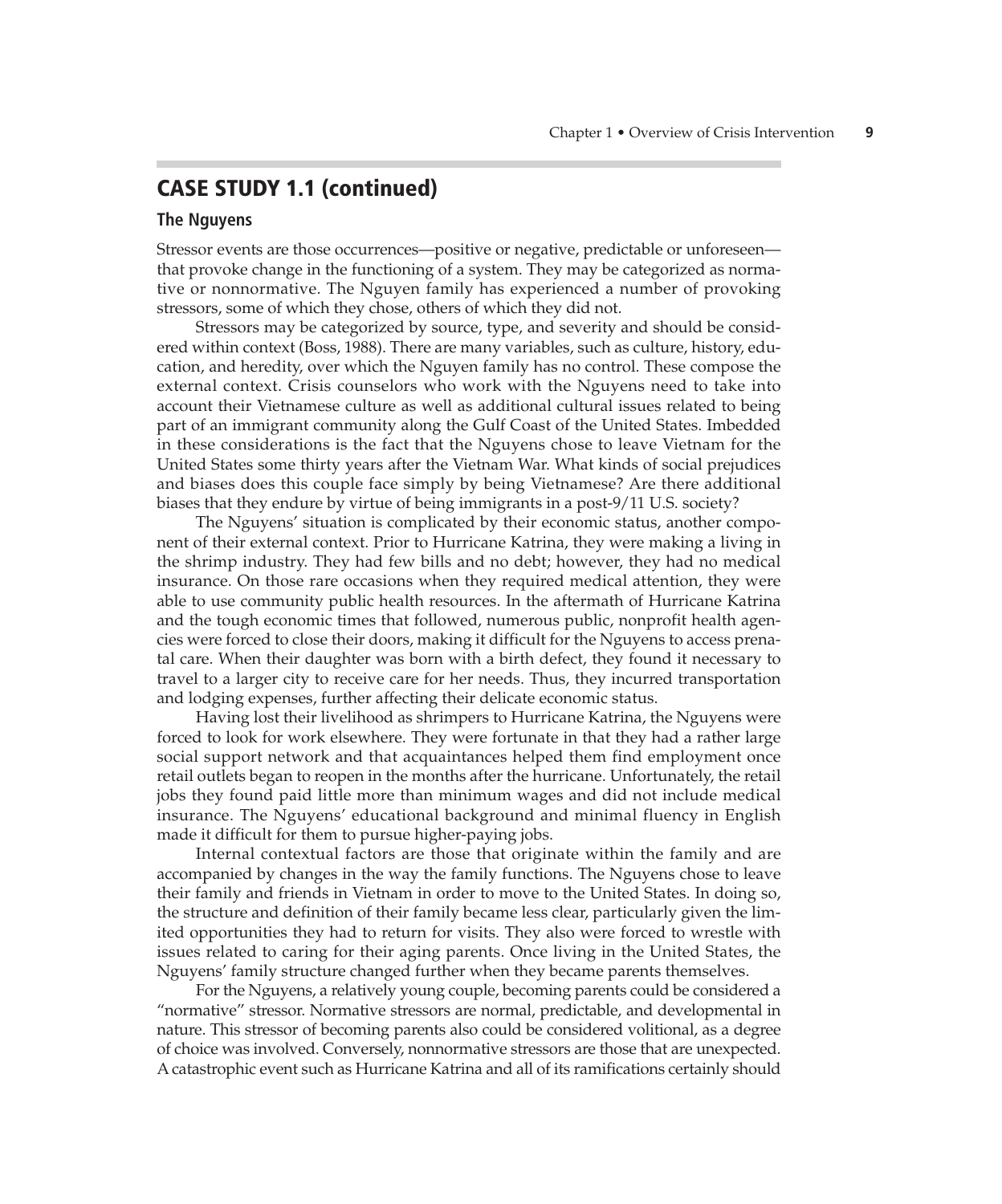be classified as nonnormative. For the Nguyens, having a child with Spina Bifida also is a nonnormative and nonvolitional stressor, and its lasting implications will make its presence chronic.

To ameliorate their situation, the Nguyens have several resources, derived from both internal and external contexts, on which they may rely. Although they left friends and family behind in order to move to the United States, they are members of a fairly large immigrant community in Mississippi. From this community, they receive a tremendous amount of social support. In addition, the Nguyens have been able to utilize public community resources for health care and for other basic survival needs in the weeks and months after Hurricane Katrina. The Nguyens possess strengths such as initiative, resourcefulness, and a strong work ethic that help them to be resilient in the face of their stressors.

### KEY TERMS RELATED TO CRISIS

To help plan effective crisis response strategies, it is important to keep a number of concepts in mind. A problem, however, is that many of the terms used in the stress and crisis literature are used inconsistently or without specificity (Boss, 2002). For example, in Western culture, the word *stress* is widely used to describe emotional phenomena ranging from feeling mild irritation and frustration to being frozen with fear. As the word relates to crises, however, it applies more to the ability to function than it does to affect. While the definitions of many terms seem intuitively obvious, some have unique connotations within the context of crisis intervention. In this section, key phrases and concepts used to describe crisis intervention theories and models are defined.

### Stress

The terms *stress* and *crisis* often have been used interchangeably in the literature, thus creating a bit of confusion. Boss (1988, 2002), has attempted to distinguish between the two concepts, stating that stress is a continuous variable (i.e., stress may be measured by degree), whereas crisis is a dichotomous variable (i.e., there either is or isn't a crisis). Stress may be thought of as a process that exists over time, as, for example, the stress of having a loved one serving in the military in a hostile environment. Crisis, on the other hand, may be thought of as that temporary period of time during which typical coping ceases and there is intense disorganization and disequilibrium. A family accustomed to coping with the stress of having a loved one serving in the military overseas may experience crisis when that individual returns home. The family's boundaries, structure, and coping mechanisms may have changed during the loved one's absence, leaving the family inadequately equipped to function with that loved one's homecoming.

Stress is defined as pressure or tension on an individual or family system. It is a response to demands brought about by a stressor event and represents a change in the equilibrium or steady state of an individual or family system (Boss, 1988, 2002; McKenry & Price, 2005; Selye, 1978). The degree of stress experienced hinges on perceptions of, and meanings attributed to, the stressor event. While anything with the potential to change some aspect of the individual or family (e.g., boundaries, roles, beliefs) might produce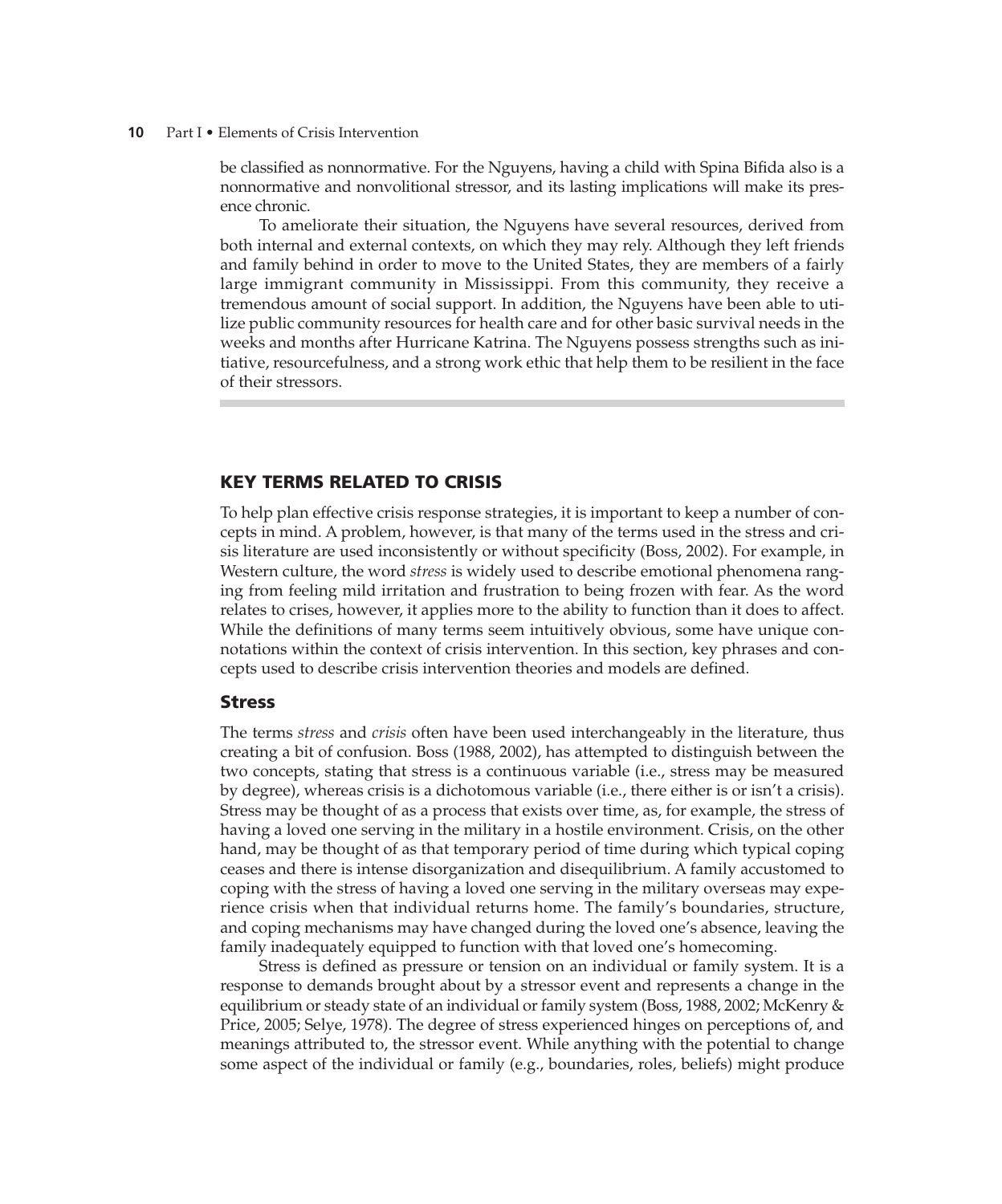stress, increased stress levels do not necessarily always lead to crises. Often, stress can be managed, and the family or individual can arrive at a new steady state.

### Trauma

Traumatic events are one type of stressor event. Traumatic events are powerful and overwhelming, and they threaten perceptions of safety and security. Some may be single incidents of relatively short-term duration, whereas others may occur over longer periods of time, resulting in prolonged exposure to the threatening stressor (Collins & Collins, 2005). According to the *Diagnostic and Statistical Manual of Mental Disorders* (*DSM–IV–TR*; American Psychiatric Association, 2000), a traumatic event involves "actual or threatened death or serious injury, or a threat to the physical integrity of self or others" (p. 218). Traumatic events may be human-caused accidents or catastrophes, such as the 2003 ferry disaster in New York City. The ferry reportedly had not been running a straight course and struck a concrete pier while attempting to dock at the Staten Island end of its run. The crash killed 11 people and injured dozens of others. Other traumatic events include acts of deliberate cruelty. The terrorist attacks on the World Trade Center and Pentagon on September 11, 2001; the bombing of the Alfred P. Murrah Federal Building in Oklahoma City in 1995; and school shootings such as those at Westside Middle School in Jonesboro Arkansas, at Columbine High School in Littleton, Colorado, and at Virginia Tech all are examples of acts of deliberate human cruelty, as are the numerous homicides and sexual assaults that occur in the United States each year. Additional traumatic events include natural disasters—events such as Hurricane Floyd, which struck the Carolina coast in 1999 and resulted in 56 deaths; the F-5 tornado that left a trail of death and destruction in Oak Grove, Alabama in 1998; the flood that occurred in Cedar Rapids, Iowa in 2008; and the earthquake that resulted in tens of thousands of deaths in China in 2008.

### Responses to Trauma

In general, people experiencing traumatic events respond with feelings of "intense fear, helplessness, or horror" (American Psychiatric Association, 2000, p. 219). Many of these individuals become significantly distressed and impaired, and a few develop illnesses such as Acute Stress Disorder (ASD) and Posttraumatic Stress Disorder (PTSD). The risk for psychological disturbance tends to increase with the magnitude or intensity of the traumatic stressor and with the degree to which the event was human caused and intended to harm (Norris et al., 2002).

Following the Cocoanut Grove fire in 1942, practitioners began to become aware of "common reactions to abnormal events" that do not necessarily constitute psychiatric illnesses. Reactions to traumatic events typically include physical, behavioral, cognitive, emotional, and spiritual responses, which tend to occur in stages, but ultimately are temporary. These transient reactions often are referred to as reactions to posttraumatic stress (PTS). Physical responses involve the autonomic nervous system as the person prepares to "fight or flee" and may be experienced through symptoms such as palpitations, shortness of breath, nausea, muscle tension, headaches, and fatigue. Behaviorally, individuals may experience sleep and dietary changes, social withdrawal, purposeful avoidance of or attention to reminders of the trauma, changes in relationships, and increased use of alcohol or other mood-altering substances. Cognitive responses include rumination, preoccupation, forgetfulness, and difficulty concentrating.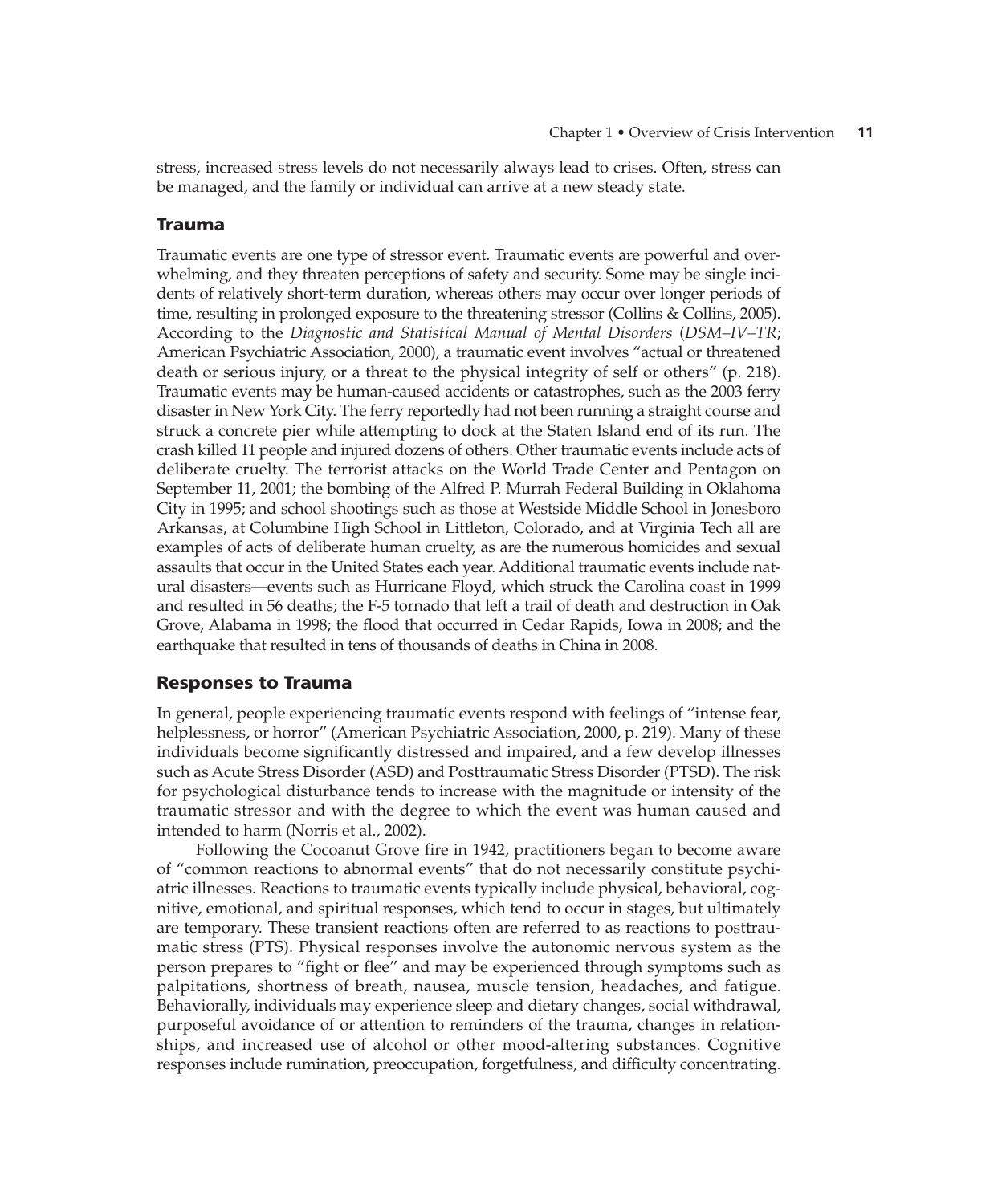Emotional responses include distress, anxiety, impatience, irritability, anger, and symptoms of depression. Finally, spiritual responses are centered on existential questions and attempts to find meaning in the traumatic event. These reactions may transpire over a period as long as two years, but they are not considered pathological.

While most people return to a level of equilibrium and healthy functioning following a reaction to traumatic stress, some may experience consequences that impair their ability to function. Many of these individuals experience traumatic stress–related anxiety disorders. Two such disorders are described in the *DSM–IV–TR* (American Psychiatric Association, 2000): ASD and PTSD. These two disorders are similar in their symptomology and differ mainly in their temporal association with exposure to the traumatic event. According to the *DSM–IV–TR*, the diagnostic criteria for ASD and PTSD include hyperarousal (hypervigilance, difficulty concentrating, exaggerated startle responses, sleep disturbance), reexperiencing (flashbacks, nightmares, intrusive thoughts), and avoidance (attempts to avoid reminders of the traumatic event, inability to recall components of the event, detachment, dissociation, restricted affect) symptoms that lead to distress and impairment in key areas of functioning such as work and interpersonal relationships. If these symptoms appear within one month of exposure to the trauma, ASD is diagnosed. If exposure to the traumatic event occurred more than a month prior to the development of these symptoms, PTSD is diagnosed. If symptoms persist for more than three months, PTSD is considered chronic.

# Coping

All actions taken in an effort to manage stress, regardless of whether they are successful, are referred to as coping. Coping involves cognitive and behavioral components and is considered a process, not an outcome. Coping requires an assessment of the stressor event and its potential for harm as well as an assessment of the possible outcome of any response strategy chosen. Coping responses may be problem focused or emotion focused and may employ direct action behaviors that are used in relation to the physical or social environment or intrapsychic tactics that allow for the reduction of emotional arousal. Specific coping behaviors are chosen either to deal directly with the problem associated with stress (e.g., fight or flight) or to control emotions, in some cases by covering them up. Coping strategies are neither adaptive nor maladaptive, as adaptation is considered an outcome variable. Instead, coping behaviors should be considered in relation to the specific purpose for which they were chosen. Following the experience of a traumatic stress event, for example, some individuals may choose to increase their alcohol consumption. While this behavior does little to address the needs brought about by the stressor, it may be effective (albeit unhealthy) in keeping unwanted emotions at bay (Boss, 1988; Lazarus, 1966, 1976; McKenry & Price, 2005; Pearlin & Schooler, 1978).

# Adaptation

Adaptation is an outcome of stress or crisis. It is the degree to which functioning has changed over an extended period of time and may be measured by the fit between the individual or family system and the environment. According to McCubbin & Patterson (1982), some families benefit from the challenges of adversity. Successfully dealing with adversity results in an outcome that is better than one that might have been reached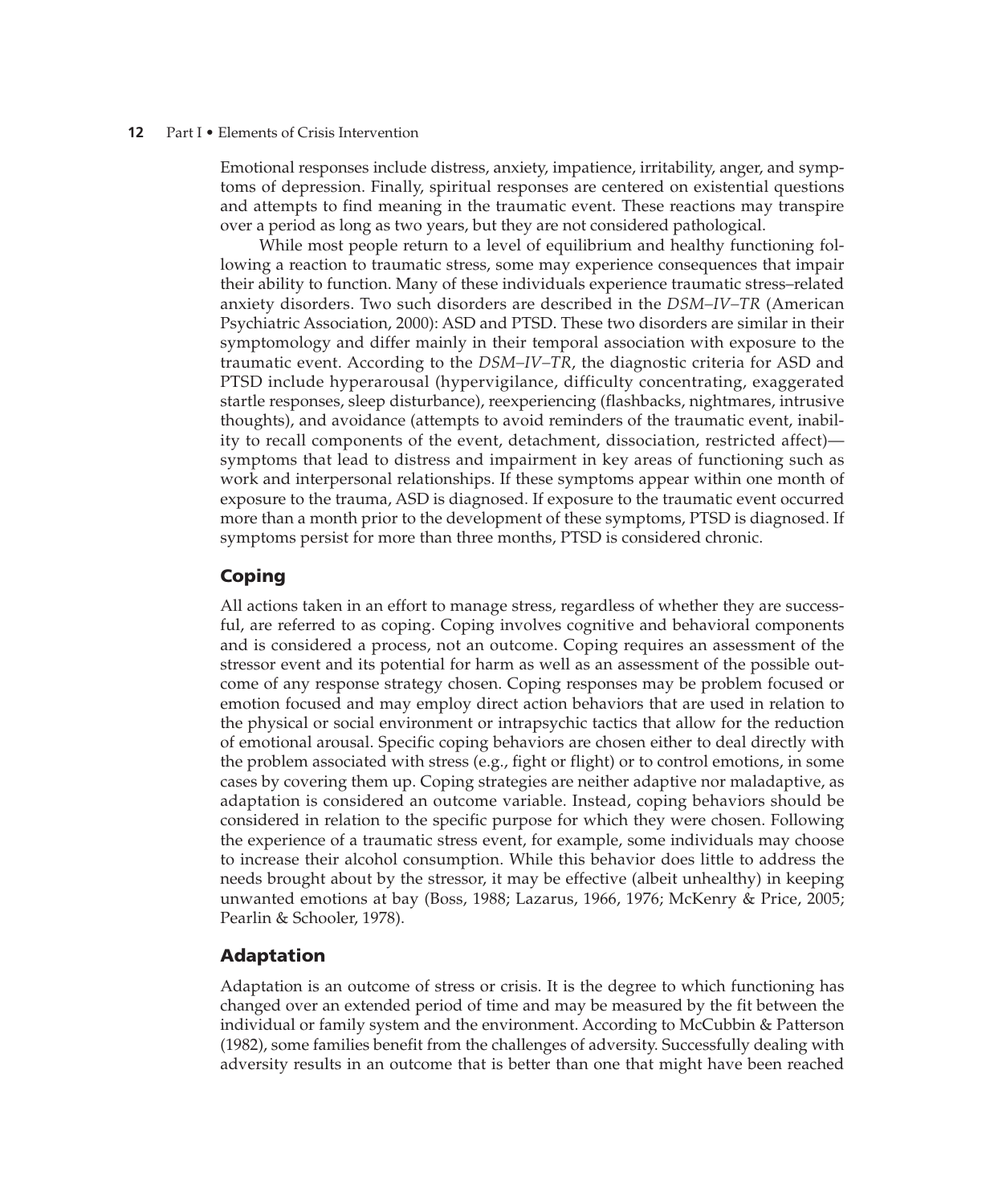#### Chapter 1 • Overview of Crisis Intervention **13**

without the adversity. These families have changed to the point where they have the resources to meet the demands of stressors while continuing to grow. Quite often, changes have occurred in functional behaviors such as rules, roles, boundaries, and interpersonal communication patterns, resulting in families being better equipped to meet the challenges of future stressors. Conversely, for some families an imbalance continues between stress demands and the capability to meet those demands. Many families may adopt unhealthy and unproductive responses to stress. Unhealthy coping behaviors, such as addictions or domestic violence, result in additional stress. Furthermore, it is often the case that coping behaviors that appear to be healthy contribute to stress. A parent, for example, might take a second job in order to increase the family's financial resources. Working extra hours, however, removes that parent from the home and may contribute to strained family relationships and a decrease in other nontangible resources.

# Resiliency

How well an individual or family system bounces back from adversity is considered resiliency. Based on physiological strengths, psychological resourcefulness, and interpersonal skills (Cowan, Cowan, & Schultz, 1996), resiliency is that group of coping strengths that allows some people to benefit from having successfully dealt with stress. In addition to being considered an outcome of stress and crisis, resilience may be considered protective in that hardy individuals and families seem to be less vulnerable to stress. People who are resilient tend to be protected by their attribution, response, and cognitive styles as well as by their social and problem-solving skills (Boss, 2002). Very often, these protective factors have been acquired through the successful resolution of a crisis.

# CRISIS INTERVENTION VERSUS TRADITIONAL COUNSELING

There are many differences between traditional counseling and crisis intervention. However, the overall differences rest in purpose, setting, time, and intervention plan. It is crucial for professionals to understand the purpose of crisis counseling, as it differs from that of traditional counseling, in order to intervene appropriately. Simply, the goal of traditional counseling is to increase functioning, whereas the goal of crisis counseling is to decrease suffering and increase stabilization in order to refer the client on for longerterm counseling. Imagine a car accident in which an individual may have experienced a severe medical trauma. It is essential for the EMT to stabilize the patient to prevent further injuries prior to transferring (referring) the patient to a surgeon at the hospital.

Traditional counseling is typically a scheduled event that lasts for a specific period of time (e.g., a 50-minute session), and it is expected to consist of more than one such session over a period of time. Traditional counseling sessions take place in mental health agencies, private practices, hospitals, correctional facilities, residential facilities, and other locations related to mental health services (Gladding, 1997).

Crisis intervention is quite different from traditional counseling. Crisis intervention happens at the spur of the moment and is not a scheduled event. Clients can present with symptoms of a crisis in traditional counseling, but typically crises are not planned. Crisis intervention can take place in all of the settings that traditional counseling takes place but has much broader borders. Crisis intervention can take place in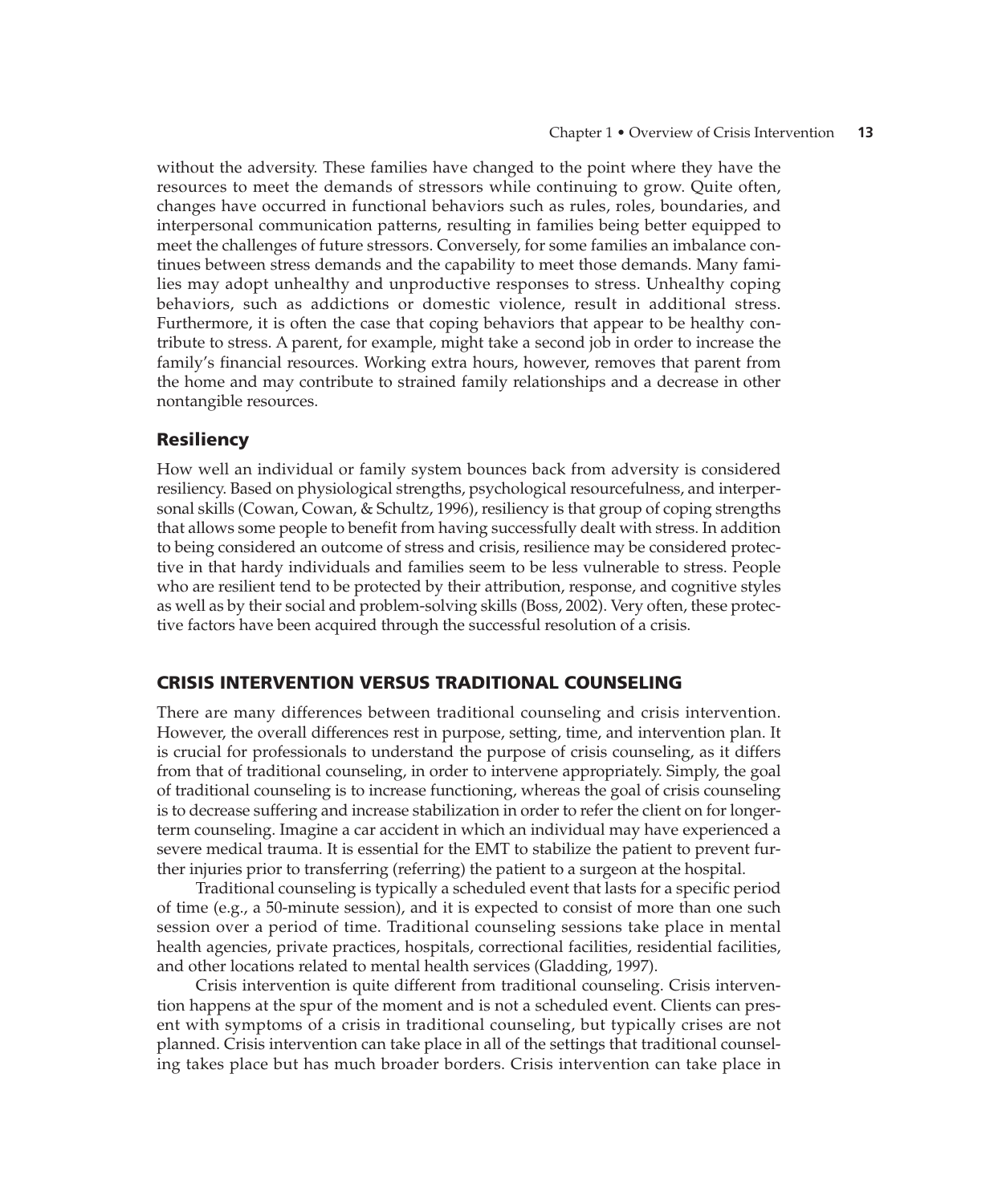one's home (e.g., after a child becomes missing), a makeshift shelter (e.g., after a hurricane), an emergency room (e.g., after a rape), or any one of numerous other contexts.

### Treatment Planning

A treatment plan is a formal document that has the primary purpose of focusing the treatment of clients, setting realistic expectations of counseling, developing a tool for measuring progress in treatment, and establishing a measure of quality control (Maruish, 2002). A formal treatment plan typically consists of the referral source and reason for referral, the presenting problem and a prioritized list of all problems, a working diagnosis, goals and objectives, treatment strategies and interventions, client strengths, possible barriers to treatment, referral for evaluation, criteria for ending treatment, responsible staff, risk assessment, and treatment plan review date.

Clinicians conducting traditional counseling will use these treatment planning components to focus the progress of counseling. Counselors who work with clients experiencing crises will also use treatment plans but may modify a treatment plan to specifically address the crisis issues (Johngma & Peterson, 1999). When dealing with clients who are in a crisis situation or who are in a continual state of crisis, considerable time should be spent in developing a strength-based treatment plan highlighting protective factors and the positive aspects of the client's life (Greene, Lee, Trask, & Rheinscheld, 2005). In addition, treatment planning in crisis intervention may use a team approach involving multiple professionals to address the various needs of the person in crisis. For example, counselors, psychiatrists, case workers, clergy/pastoral counselors, first responders, and law enforcement and medical professionals may all be involved to address specific issues for one person or family unit in crisis. Table 1.1 illustrates additional differences in treatment planning between traditional counseling and crisis intervention.

# ROLES OF AND COLLABORATION BETWEEN HELPING PROFESSIONALS DURING CRISIS

The roles of mental health providers are not clearly defined in the scholarly literature. However, one could assume that all of those who work in the mental health profession have been exposed to crisis intervention training or at least basic counseling skills that can help clients reduce crisis or stressful situations. Following are brief descriptions of how different mental health professionals—including professional school counselors, professional counselors, psychologists, social workers, psychiatrists, hotline workers, and paraprofessionals—can be helpful in crisis situations.

# Professional School Counselors

Professional school counselors play a vital role in a comprehensive crisis leadership team (Kerr, 2009) and are key figures in a school building who provide leadership to the school through advocacy and collaboration. They work to maximize student achievement and also to "promote equity and access to opportunities and rigorous educational experiences for all students" as well as helping to facilitate "a safe learning environment and work[ing] to safeguard the human rights of all members of the school community" (American School Counselor Association, 2008, p. 2). School counselors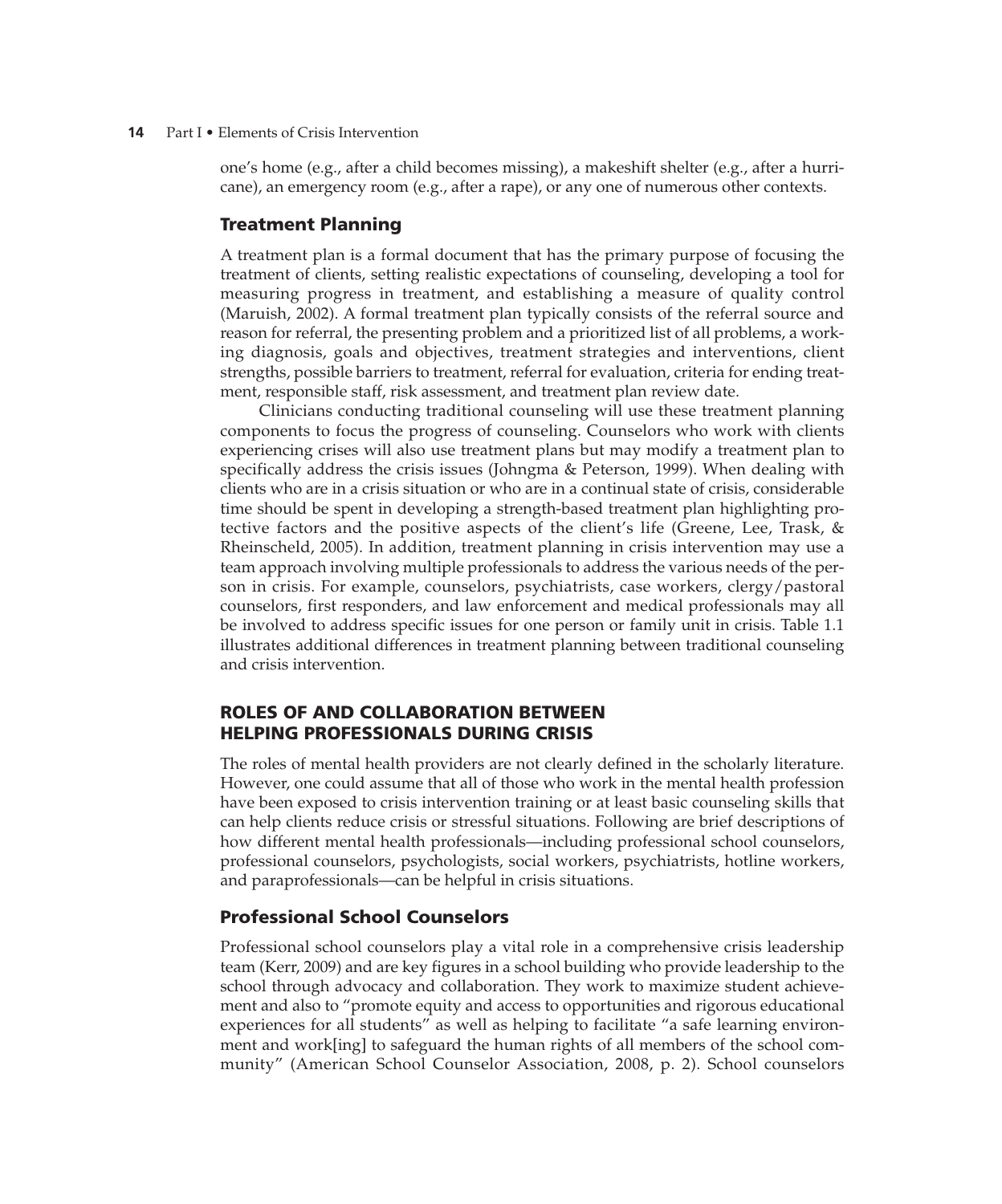| <b>Treatment Plan</b><br>Component                            | <b>Traditional Counseling</b>                                                                                                                                                                                                                   | <b>Crisis Intervention</b>                                                                                                                                                                                                                                                                                                                                                                                                                               |
|---------------------------------------------------------------|-------------------------------------------------------------------------------------------------------------------------------------------------------------------------------------------------------------------------------------------------|----------------------------------------------------------------------------------------------------------------------------------------------------------------------------------------------------------------------------------------------------------------------------------------------------------------------------------------------------------------------------------------------------------------------------------------------------------|
| Purpose                                                       | Increase functioning.                                                                                                                                                                                                                           | Decrease suffering; increase stabilization.                                                                                                                                                                                                                                                                                                                                                                                                              |
| Referral Source and<br>Reason                                 | Indicate who sent the client to therapy<br>and why the client is in counseling.                                                                                                                                                                 | Same as traditional counseling, but<br>indicate if such reason for referral is due to<br>a crisis or is a temporary situation.                                                                                                                                                                                                                                                                                                                           |
| Presenting Problem<br>and Prioritized List of<br>All Problems | Define the main problem that the client is<br>experiencing.                                                                                                                                                                                     | Typically, the presenting problem is the<br>crisis, although it is important to determine<br>what issues may have led up to the crisis.<br>The clinician must also contextualize and<br>triage client problems even though the<br>client may not see them as significant. For<br>example, if the client is depressed but<br>becomes suicidal when the depression<br>increases, the clinician would view suicide<br>as more pressing than the depression. |
| <b>Working Diagnosis</b>                                      | The clinician will develop a five-axis<br>diagnosis.                                                                                                                                                                                            | Same as traditional counseling but more of<br>a rapid crisis assessment that may require<br>symptomology to be triaged. Specific<br>attention will also be brought to those<br>diagnoses that contribute to suicide, crisis,<br>and spontaneity (e.g., Substance Abuse,<br>Borderline Personality Disorder, Anxiety<br>Disorders, Mood Disorders).                                                                                                       |
| Goals and Objectives                                          | The clinician and the client will develop<br>short-term and long-term goals and<br>objectives to make progress in therapy.<br>These goals and objectives must be stated<br>in realistic and measurable terms.                                   | Same as traditional counseling, but more<br>short-term goals and objectives will<br>typically be indicated when a crisis occurs.                                                                                                                                                                                                                                                                                                                         |
| Treatment Strategies<br>and Interventions                     | The clinician will indicate specific theory-<br>driven strategies and interventions to<br>progress toward positive outcomes in<br>treatment. Such strategies and<br>interventions should correspond to the<br>established goals and objectives. | Same as traditional counseling, but include<br>issues of crisis assessments, issues of safety<br>and possible supervision, and the client's<br>readiness to change his/her ability to<br>handle crisis.                                                                                                                                                                                                                                                  |
|                                                               | Nondirective or collaborative approaches<br>are ideal.                                                                                                                                                                                          | May employ a directive, nondirective, or<br>collaborative approach.                                                                                                                                                                                                                                                                                                                                                                                      |
| Client Strengths                                              | The clinician and the client will develop a<br>list of the client's strengths.                                                                                                                                                                  | Same as traditional counseling, but<br>specifically include client protective factors<br>and strengths that will facilitate coping<br>with crisis circumstances.                                                                                                                                                                                                                                                                                         |

|                            | TABLE 1.1 Treatment Planning Differences Between Traditional Counseling and |  |  |  |  |  |
|----------------------------|-----------------------------------------------------------------------------|--|--|--|--|--|
| <b>Crisis Intervention</b> |                                                                             |  |  |  |  |  |

(*continued*)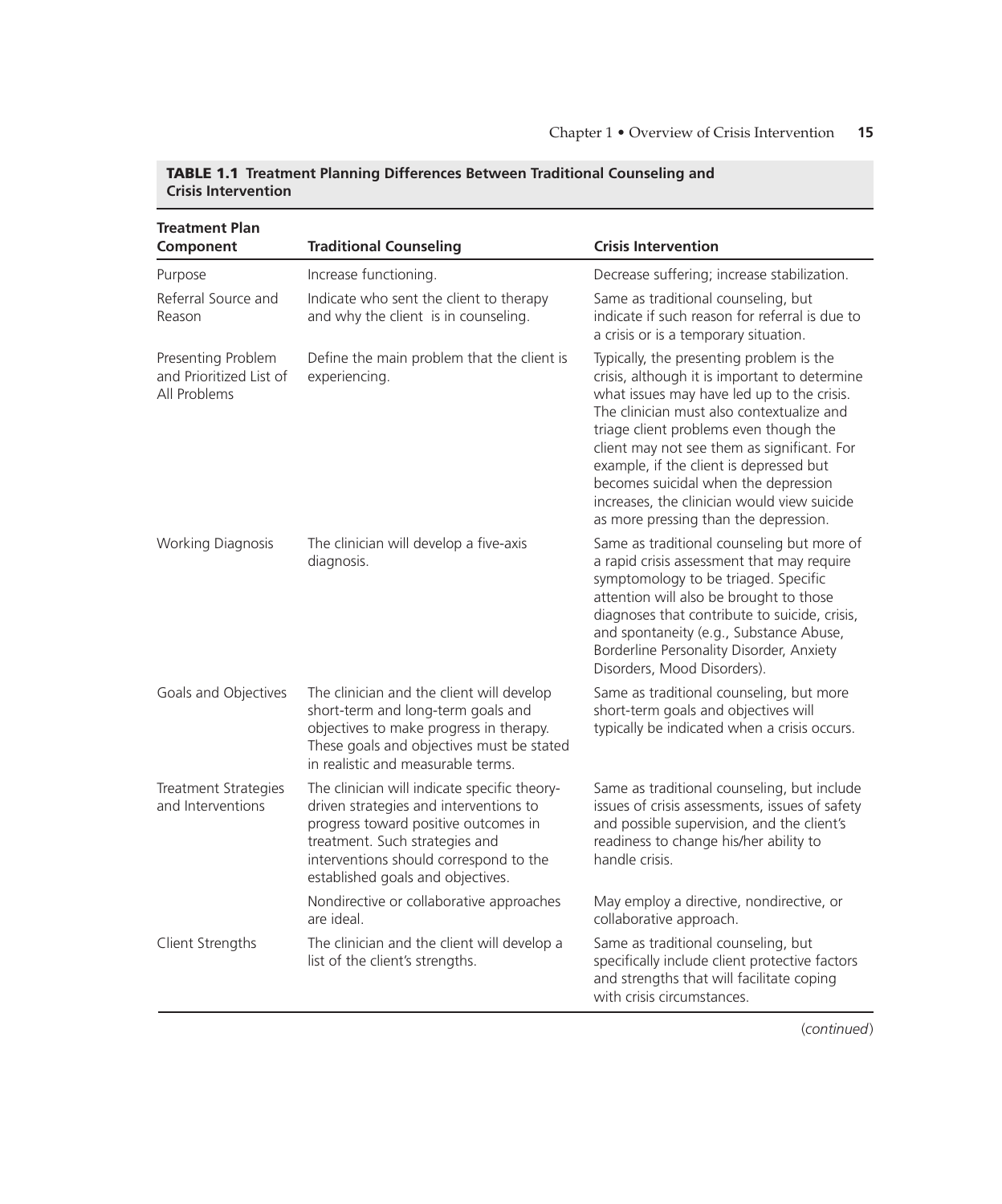| <b>Treatment Plan</b><br>Component   | <b>Traditional Counseling</b>                                                                                                                                                                                            | <b>Crisis Intervention</b>                                                                                                                                                                                                                                                                                                                                                                                                                                      |
|--------------------------------------|--------------------------------------------------------------------------------------------------------------------------------------------------------------------------------------------------------------------------|-----------------------------------------------------------------------------------------------------------------------------------------------------------------------------------------------------------------------------------------------------------------------------------------------------------------------------------------------------------------------------------------------------------------------------------------------------------------|
| Possible Barriers to<br>Treatment    | The clinician and the client will develop a<br>list of general events, situations, people,<br>etc., that may negatively interfere with<br>treatment.                                                                     | Same as traditional counseling, but<br>specifically indicate events, situations,<br>people, etc., that are not to be initiated<br>when a crisis occurs. For example, typically<br>cousin Sally is a good resource and listens<br>to problems, but she does not provide the<br>client with what is needed when upset.                                                                                                                                            |
| Referral for<br>Evaluation           | The clinician will indicate what assessments<br>are needed to assist the progression of<br>treatment and what outside resources<br>need to be consulted.                                                                 | Same as traditional counseling, but also<br>provide specific assessments for crisis,<br>protective factors, and other resources that<br>may relieve crisis situations. For example,<br>if a client is in crisis because he or she lost<br>his or her job, a career counselor may be<br>warranted. Referrals are used more often,<br>since the crisis symptoms may mask the<br>actual presenting issue, which may warrant<br>a person with specialized training. |
| Criteria for Ending<br>Treatment     | Typically, termination criteria will involve a<br>significant decrease in the presenting<br>problem symptoms.                                                                                                            | Priority is to decrease the symptoms<br>associated with the presenting problem and<br>then refer the client to long-term<br>counseling. Termination often occurs due to<br>referring the client to another professional.                                                                                                                                                                                                                                        |
|                                      | Often, a formal termination process is the<br>protocol and is explained during the initial<br>visit. Termination is completed after issues<br>have been resolved or after a referral is<br>made that allows for closure. | Appropriate termination and closure are<br>often missing in crisis counseling, since the<br>problem may not be reconciled at this<br>point.                                                                                                                                                                                                                                                                                                                     |
| Responsible Staff                    | Indicate what staff are involved in<br>treatment and include their responsibilities.                                                                                                                                     | Same as traditional counseling, but include<br>specific individuals and agencies to contact<br>in crisis situations.                                                                                                                                                                                                                                                                                                                                            |
|                                      | Often, an individual counselor.                                                                                                                                                                                          | Team approach utilizes numerous<br>professionals to address the symptoms and<br>issues related to the crisis.                                                                                                                                                                                                                                                                                                                                                   |
| Treatment Plan<br><b>Review Date</b> | Typically in an agency setting this occurs<br>every three months.                                                                                                                                                        | If the client is in a serious crisis or is<br>continually in crisis, review of the<br>treatment plan should be more frequent;<br>in some settings, this is done daily or<br>multiple times throughout the same day.                                                                                                                                                                                                                                             |

### TABLE 1.1 **Treatment Planning Differences Between Traditional Counseling and Crisis Intervention (***continued***)**

frequently accomplish these goals by providing preventative and substantive programs that are imbedded in a comprehensive school counseling program.

Given their unique role, school counselors can be helpful in school crisis situations by using individual counseling, group counseling, and classroom guidance activities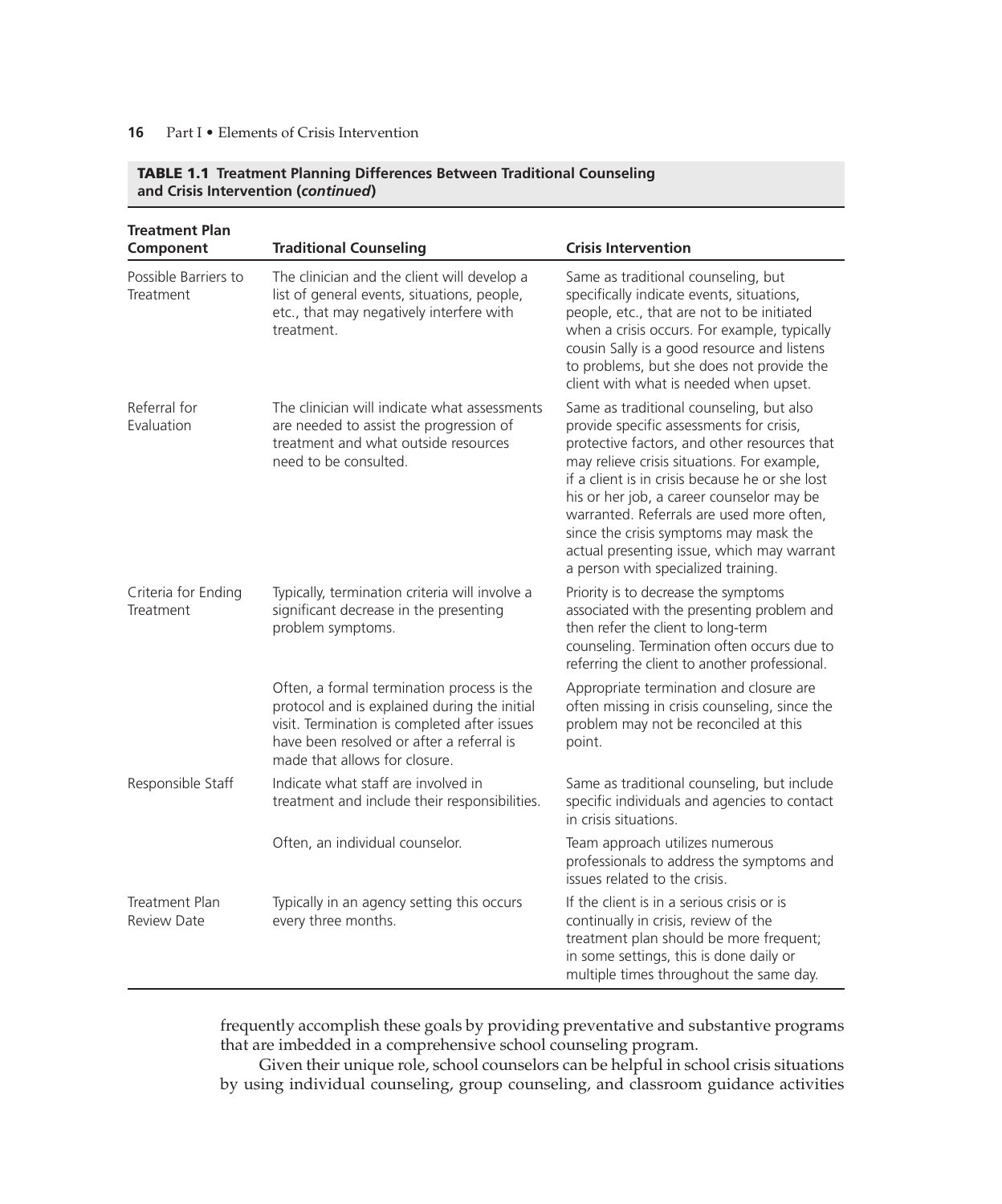### Chapter 1 • Overview of Crisis Intervention **17**

and by collaborating with key stakeholders. Individual counseling can be helpful to those who are directly affected by crises (e.g., by working with a student on expressing feelings after his or her house caught on fire). Providing group counseling to those who have been exposed to crises (e.g., by establishing a support group for students who have divorced parents) could ease the pain of the initial impact of the crisis and create a support network among the group members. School counselors could also provide classroom guidance activities such as these:

- Preventative programs via classroom guidance activities on crisis, suicide, handling stress, communication skills, expressing frustration, and the like, which are seen as ways to prevent crises from occurring.
- Classroom guidance activities in the aftermath of a crisis (e.g., providing students with resources after the town has been devastated by a flood).

Lastly, connecting with the community and collaborating with key stakeholders are a vital role for school counselors in the wake of a crisis. Such connective efforts could include the following:

- Collaborating with teachers, staff, principals, superintendents, and other school personnel on preventing and responding to crisis (e.g., by providing school staff with materials and training on recognizing suicidal behavior).
- Working with families and individuals in the Parent Teacher Organization on ways to prevent, respond to, intervene in, and manage crisis. This will help parents provide supportive care that is congruent with what their children are learning in school.

# Professional Counselors, Psychologists, and Social Workers

For the purpose of this book, professional counselors, psychologists, and social workers are grouped in one category because each profession can provide short-term or longterm therapy and individual or group therapy. Each state may allow for a differing scope of practice, and it is beyond the purpose of this book to discuss each of the subtle differences. For example, some states may allow professional counselors to diagnose and treat mental and emotional disorders, while others may not allow this. Overall, this group of mental health professionals will need a minimum of a master's degree to become licensed and practice (Gladding, 1997) and must possess specific training in providing mental health services. These professionals can be helpful in crisis situations by

- Assisting clients in gaining insight into the ways crisis affects their life in a cognitive, behavioral, and emotional manner over a lengthy period of time.
- Providing specific treatment goals and objectives related to crisis.
- Monitoring and assessing the magnitude of severity of a crisis situation.
- Providing insight into co-occurring mental and emotional disorders and crisis (e.g., showing a client diagnosed with Bipolar Disorder how to cope with and monitor crisis).
- Providing specific crisis intervention strategies during a crisis and over a period of time.
- Providing clients in crisis with resources and preventative measures.
- Assisting in alleviating symptoms associated with the crisis.
- Preparing clients to handle future crises.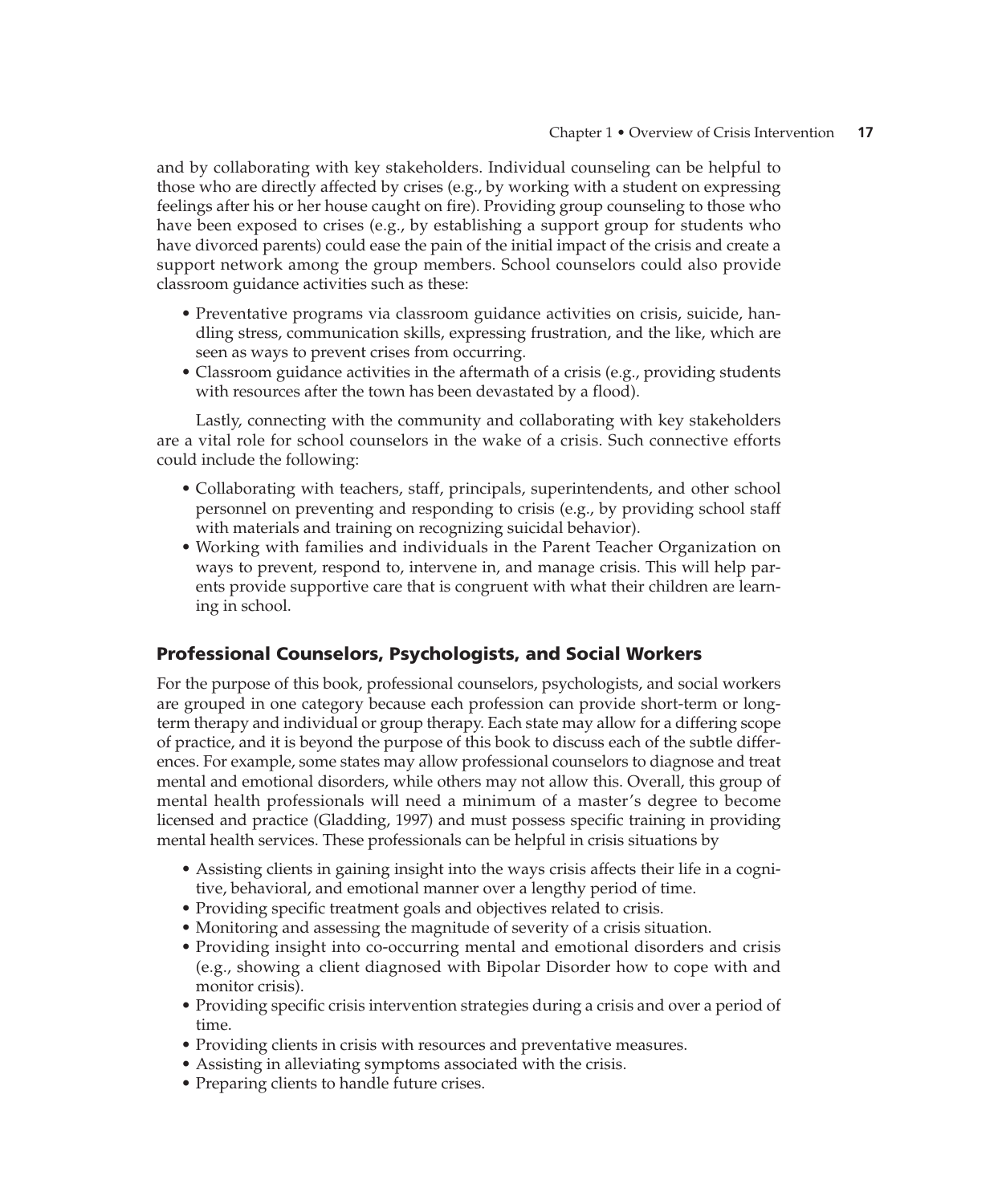Some professional counselors, psychologists, and social workers may specialize in a particular area that would contribute to helping individuals in crisis. For example:

- Marriage and family therapists provide support for couples and families and may involve the family in the resolution of the crisis on a short- and long-term basis.
- Pastoral counselors provide religious or spiritual integration in times of a crisis. Often, a crisis involves a spiritual or religious disconnect or dimension that must be explored. It is also important to understand any religious or spiritual coping mechanisms that were effective in the past that could be applied to the present crisis. This is important for all counselors to explore and should not be limited to the pastoral counseling profession.
- Chemical dependency counselors specifically address the use of drugs and alcohol as a coping mechanism during crisis.
- Counselors or psychologists who specialize in treating children, adolescents, adults, or geriatric populations could specifically address the crisis needs of individuals at a specific age.

# Psychiatrists

According to the American Psychiatric Association (2008), psychiatrists are physicians who have obtained specific training and experience in treating mental and emotional disorders. The key difference between the scope of practice of psychiatrists and that of other mental health practitioners is that psychiatrists can prescribe medication to clients. "Psychiatrists are especially suited to triaging direct and indirect victims in various settings, such as on consultation in hospitals' emergency rooms, intensive care and burn units, general medical floors or inpatient psychiatry units. Or psychiatrists may volunteer for agencies such as the American Red Cross, where they may be part of a mental health team providing grief support, notification of death to family members, or crisis intervention" (American Psychiatric Association, 2004, p. 21).

# Hotline Workers

Hotline workers are often the first point of contact for many individuals experiencing a crisis and may handle any number of crises resulting from suicidal and homicidal ideation, domestic violence, substance abuse, and sexual assault. There are hotlines that specialize in specific crisis situations such as those mentioned previously. There are even crisis hotlines for specific age groups (e.g., a hotline dedicated to teen callers). Typically, hotline workers are not mental health professionals but volunteers who have undergone specific training in responding to crises. No matter what their focus, crisis hotlines play a vital role in assessing, intervening in, and preventing the occurrence of crises (Seeley, 1995). Crisis hotline workers are essential during a crisis situation to

- Assess the severity of the crisis situation and the lethality of the caller.
- Provide immediate crisis intervention to the caller in an attempt to deescalate the crisis. This is critical in a crisis situation because the caller does not have to make an appointment with a professional or wait to get help. Most hotlines are 24-hour services open 365 days a year.
- Provide resources to the caller that may help resolve the crisis (see Table 1.2 for a sample of national toll-free hotlines that serve those in crisis).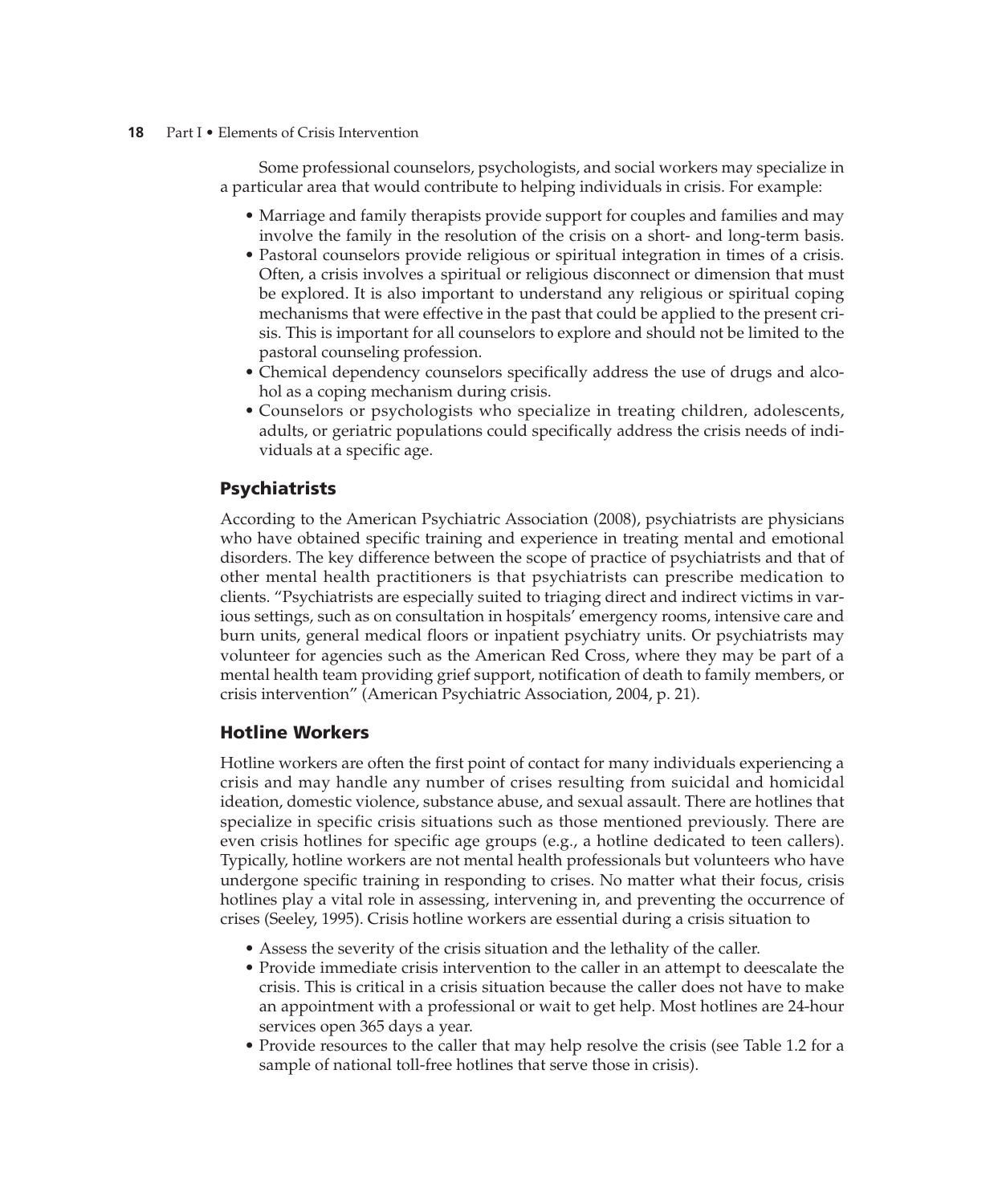### TABLE 1.2 **Sample Toll-free Hotlines**

### **General Crisis Intervention Hotlines for Youth (dealing with conflicts, family stressors, suicide, runaway youth, drugs and alcohol, homelessness, and so on)**

- Boys Town Suicide and Crisis Line: 800-448-3000 (voice) / 800-448-1833 (TDD)
- Covenant House Hotline: 800-999-9999
- National Youth Crisis Hotline: 800-442-HOPE

### **Child Abuse Hotlines**

- ChildHelp USA National Child Abuse Hotline: 800-4-A-CHILD (voice) / 800-2-A-CHILD (TDD)
- National Child Abuse Hotline: 800-25-ABUSE

#### **Domestic Violence Hotlines**

- National Domestic Violence/Child Abuse/Sexual Abuse Hotline: 800-799-SAFE (voice) / 800-787- 3224 (TDD) / 800-942-6908 (Spanish speaking)
- Domestic Violence Hotline: 800-829-1122

### **Substance Abuse/Alcoholism Hotlines**

- Al-ateen: 800-352-9996
- National Cocaine Hotline: 800-COCAINE
- National Drug Information Treatment and Referral Hotline: 800-662-HELP

### **Poison Control Hotline**

• Poison Control: 800-362-9922

### **Rape Hotline**

• National Rape Crisis Hotline: 800-656-4673

### **Suicide Prevention Hotlines**

- National Suicide Hotline: 800-SUICIDE (voice) / 800-799-4TTY (TDD)
- National Suicide Prevention Lifeline: 800-273-TALK / 888-628-9454 (Spanish speaking)

### Paraprofessionals

Some individuals within the mental health community have little professional mental health training but perform essential tasks (e.g., case management duties, residential care) for individuals in crisis. Paraprofessionals can

- Manage resources that help facilitate stabilization (e.g., make sure clients keep all medical, financial, emotional, environmental, and social service appointments).
- Ensure clients are aware of appropriate resources that could be seen as preventative actions to crisis (e.g., ensure a client has appropriate resources to pay a natural gas bill to have heat in the winter).
- Provide an outlet for a client to decrease isolation and talk to others (e.g., talk with individuals in crisis and provide assurance that someone cares for them and their situation).
- Participate in executing the modality and frequency aspects of the treatment plan—in other words, make the connections set out in the treatment plan. For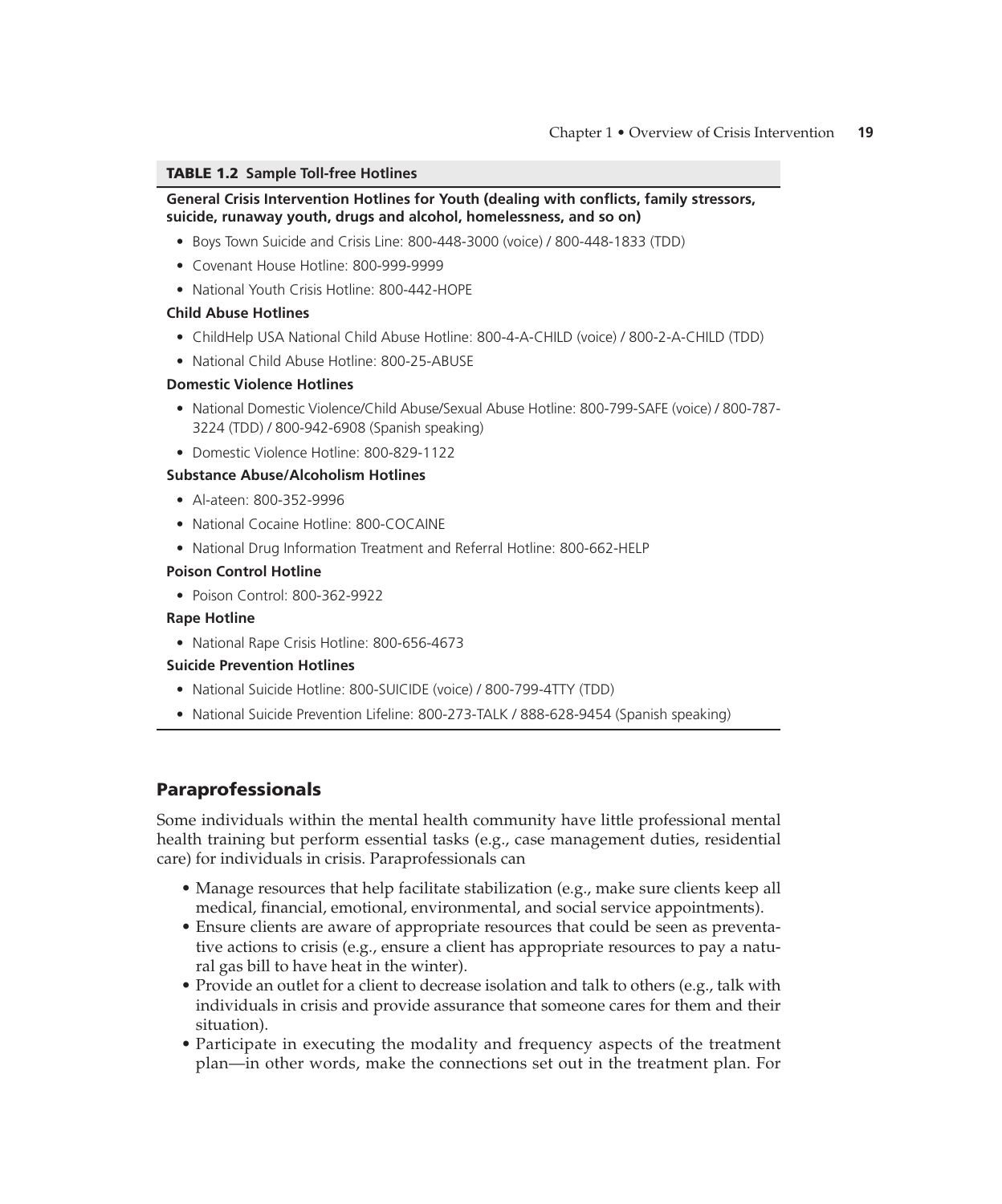example, the professional counselor may develop a treatment plan for someone in a residential program that involves attending Alcoholics Anonymous groups daily, attending a group on a specified psychosocial issue three times per week, and addressing a medical issue. The paraprofessional case worker may be responsible for following through with the treatment plan by assisting the client in making the appointments and setting up transportation to the appointments or groups.

To be effective, a crisis worker, whether a professional or a paraprofessional, must be able to (a) rely on life experiences and emotional maturity to remain stable and consistent, (b) remain calm and poised in order to deescalate the situation, (c) use creativity and flexibility to adapt to rapidly changing situations, (d) maintain an energetic and resilient self to keep up with the rigor of working in a crisis situation, and (e) use effective clinical skills in a timely fashion in order to create a trusting and safe environment and suspend one's values just for the crisis time in order to stabilize the client and refer him or her on to another professional (James, 2008). Keep these characteristics in mind when doing Activity 1.1.

# **ACTIVITY 1.1 Who Does What and Why?**

In the following crisis situations, what might be some activities, interventions, responsibilities, and considerations for each of the mental health professionals addressed above?

### **Crisis Situation 1**

Alan and Mary have been married for three years. Alan has been cheating on Mary for the past six months, and Mary has been cheating on Alan for the past year. Each is unaware of the other's infidelity, but the stress in their house is severe. They yell constantly, and Mary throws objects during arguments. In the past month, Alan has begun to slap Mary during these arguments. Last night Alan hit her so hard that he knocked her unconscious. Mary is now in the hospital talking to a social worker. Mary states to the social worker, "I am afraid of my husband, but I don't have anywhere else to go; I feel so alone."

# **Crisis Situation 2**

John F. Kennedy High School, located in a primarily lowto middle-class rural community, comprises approximately 1,000 students, most of whom know one another. Within the past four months, the school has been evacuated five times as a result of a call indicating that there is a bomb in the building and that "everyone should get out." As a result of these threats and evacuations, students are scared, parents do not want to send their children to school, and teachers and other school personnel are frightened to go to work. Students also have begun to accuse other students of calling in the bomb threats, and several students have been ostracized and bullied. The Parent Teacher Organization has called a meeting tonight to address this issue.

### **Crisis Situation 3**

Walter Taylor is a 74-year-old African-American male who has worked all of his life as a plumber. Walter has been married to Martha for 52 years and has four children and six grandchildren. Due to intense flash floods within the past week from melting snow, the Taylor household is seven feet under water. When the water came, Walter, his 40-year-old daughter June, and his 13-year-old granddaughter Beverly had to be rescued from their house by boat. Walter's house is destroyed, Beverly is having nightmares and not wanting to leave her family, and June is recovering from a head trauma caused while being evacuated.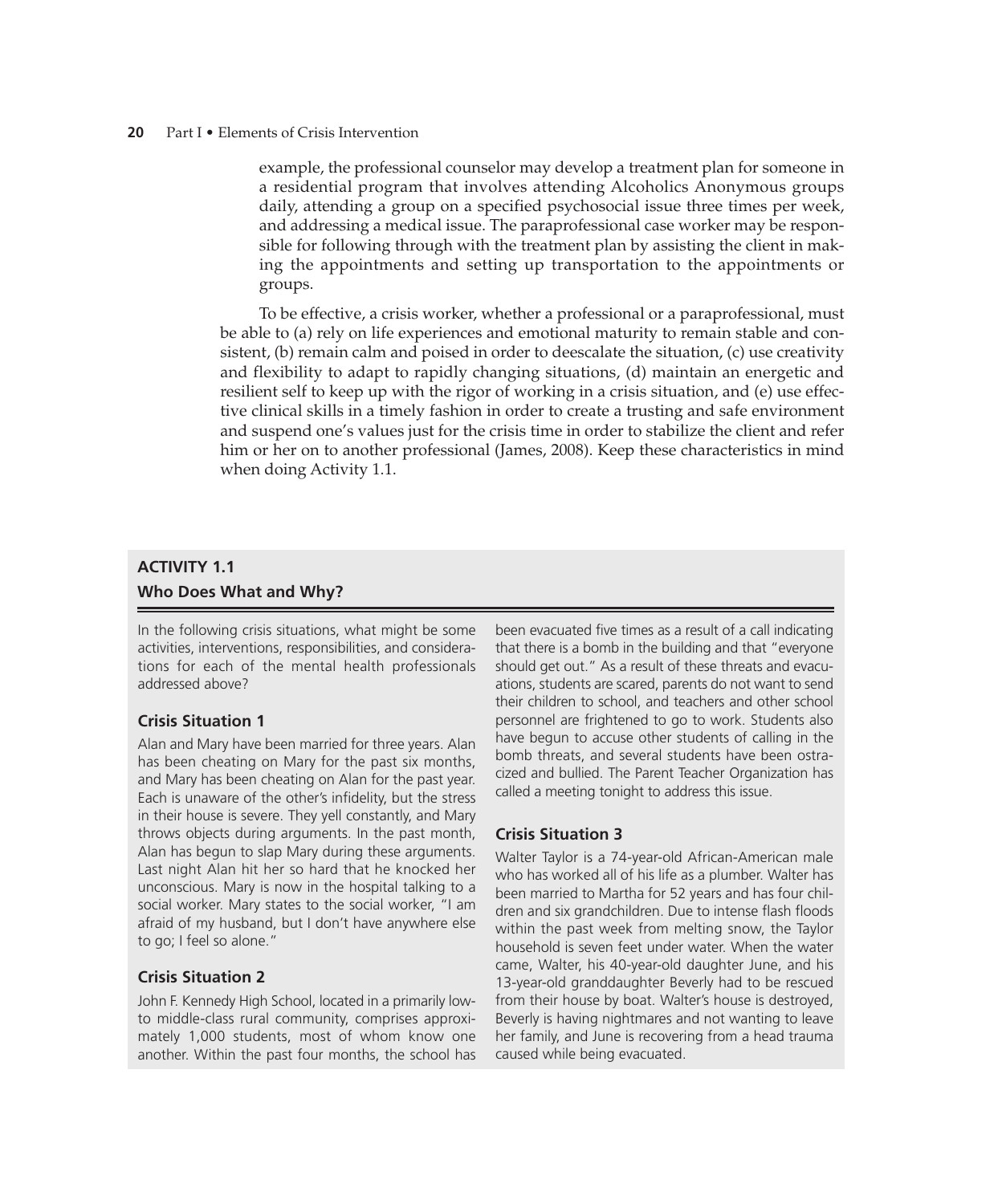### ASSESSMENT AND INTERVENTION

Attempts to intervene in crisis situations must begin with assessment. At a minimum, crisis counselors need to assess clients for disturbances in their equilibrium or mobility by evaluating their functioning in the areas of affect, behavior, and cognition. Through appropriate assessment, responders are able to gauge the severity of the crisis situation, the extent to which clients have been immobilized, available resources, lethality, and the effectiveness of the crisis workers' own efforts (James, 2008).

# A Developmental-Ecological Model of Assessment

A number of models have been suggested for use in assessing crises, including the multidimensional model proposed by Slaikeu (1990) and the triage assessment model proposed by Myer, Williams, Ottens, and Schmidt (1992). The multidimensional model proposed by Slaikeu (1990) was based on Arnold Lazarus's multimodal approach to counseling. According to Slaikeu, it is important to approach crisis intervention from a systemic, contextual point of view. In addition, it is important to attend to behavior, affect, somatic responses, interpersonal interactions, cognitions, and spirituality. Similar to the multidimensional model, the triage assessment model (Myer et al., 1992) addresses affect, behavior, and cognition in response to crisis events. According to the triage assessment model, affective responses tend to be negative and centered around anxiety and fear, anger, or sadness. Behavioral reaction, in general, may be classified as approach, avoidance, or immobility. Cognitive perceptions, which often impact affective and behavioral responses, tend to emphasize the idea of transgression; that is, there is a sense of victimization or of rights being violated, threats to safety and security, and loss.

These models have strengths in that they stress assessment from a holistic perspective, but according to Collins and Collins (2005), neither has the collective qualities of being user-friendly, adaptable, comprehensive, and culturally sensitive. Thus, Collins and Collins have proposed a developmental-ecological paradigm for assessment as well as intervention. This model addresses the individual, the environment, and the interaction between the two.

The developmental-ecological model presented by Collins and Collins (2005) provides a framework for assessing clients, along with their environmental contexts. The framework includes five dimensions: affect, behavior, cognition, development, and the ecosystem or ABCDE. Common affective responses during crises include anxiety, anger, depression, sadness, fear, shame, and confusion. Behavioral responses range from inaction and immobility to lethal actions and are representative of how well clients are coping. Consideration of cognitions provides additional clues to coping, as clients engage in cognitive appraisal as one aspect of the coping process. Attention to cognitions also allows the crisis counselor to assess perceptions and the meaning that clients assign to the crisis situation.

In agreement with Boss (1987, 1988, 2002), Collins and Collins (2005) maintained that it is important to consider contextual variables in order to understand fully the crisis experience. As many crises are triggered by stressors that arise at transitional points during the life span, it is essential for crisis counselors to be familiar with theories of human and family development. Phenomena associated with various stages of development may contribute to the pileup of stressors but may present additional resources as well (McCubbin & Patterson, 1982).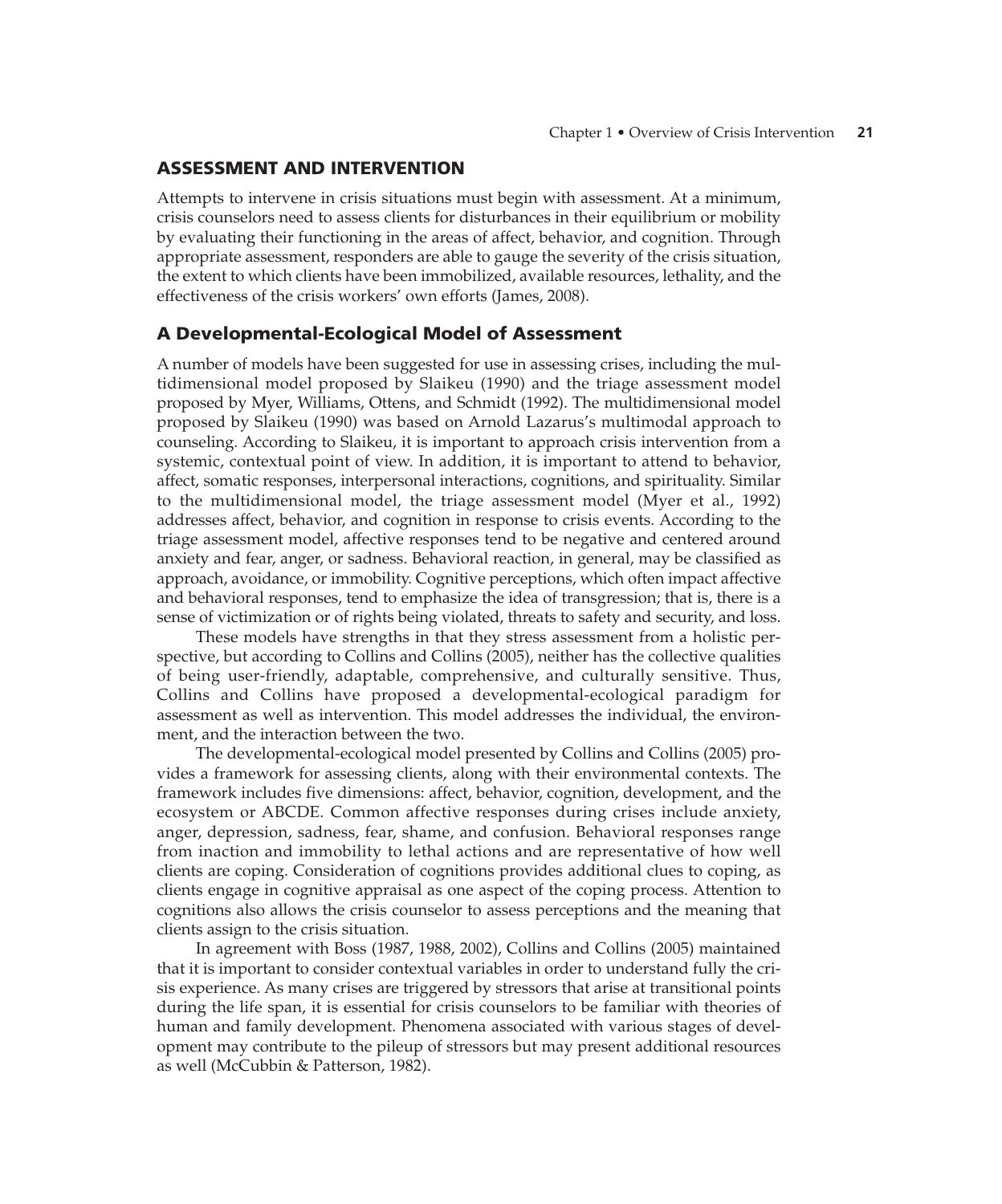# **CASE STUDY 1.1 (continued)**

### **The Nguyens**

If you were to work with the Nguyen family as a crisis counselor, you would need to assess Vin and Li and their environment from a contextual point of view. The ABCDE assessment model (Collins & Collins, 2005) is suggested for assessing the Nguyens' essential areas of function:

*A (affect):* Given the birth of a daughter with a disability in the context of the other hardships that the Nguyens have been dealing with, what feelings might this couple be experiencing?

*B (behavior):* What actions have Vin and Li taken to deal with their provoking stressors? Are any of these behaviors dangerous?

*C (cognition):* How do Vin and Li explain what has happened to them? Do their cultural and religious beliefs affect the meaning they have attributed to their situation? Since the Nguyens lost their livelihood to Hurricane Katrina, are they focused on loss, or has the birth of their daughter brought them new hope for the future?

*D (development):* Vin and Li are young adults and, in terms of the family life cycle, are at the developmental stage of becoming first-time parents. What additional stressors and resources come with this stage of development?

*E (ecosystem):* What is happening in the community in which Vin and Li live? Are the Nguyens supported in this community? Do they have friends and family? Are there other Vietnamese families in the community? Are social services available to them?

An additional contextual factor proposed by Collins and Collins (2005) is the ecosystem. From an ecosystemic perspective, clients should be considered within the context of their culture and ethnicity; family and extended family; friends; community affiliations such as church, school, workplace, and neighborhood; and formal social services at the institutional or society level.

# FUNDAMENTALS OF WORKING WITH CRISIS CLIENTS

The underpinnings of working with clients in crisis begin with determining, based on assessment efforts, how best to approach them to deescalate the crisis. In other words, we need to assess whether the situation calls for us to be directive, nondirective, or collaborative (James, 2008).

Directive approaches call for us to "direct" or lead the person in crisis in a specific direction. Clients in crisis are typically scattered and unable to plan beyond their current situation. Therefore, providing some form of direction may help. For example, if someone is highly uncertain, spontaneous, or ambiguous and, at the same time, unable to get out of a crisis state, providing direction could provide immediate, though temporary, relief to feelings surrounding the crisis situation.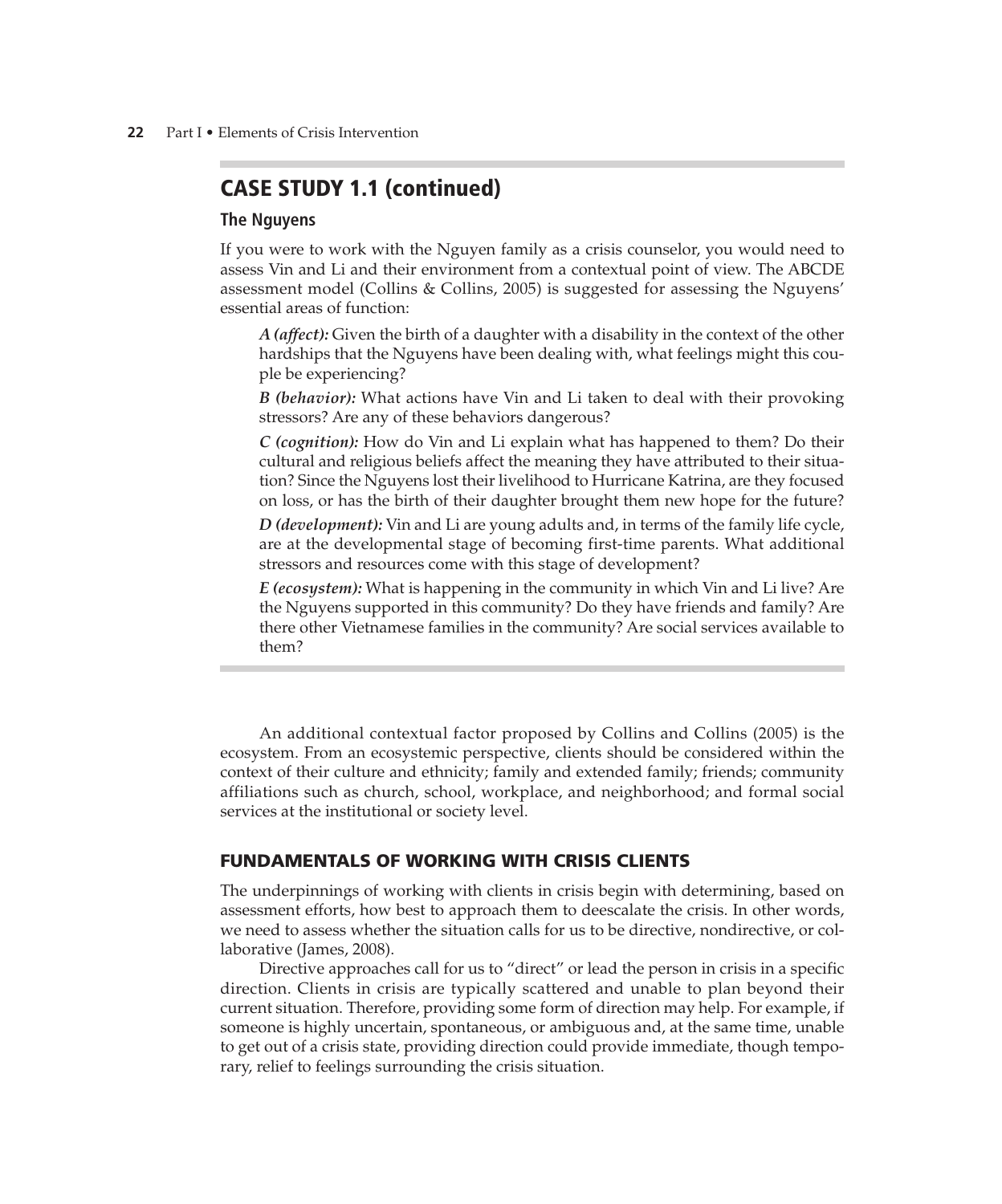#### Chapter 1 • Overview of Crisis Intervention **23**

Nondirective approaches allow the person in crisis to come up with the directives while the crisis counselor facilitates that process. If the client is at a place where he or she can make rational decisions, even though he or she is still in a state of crisis, a nondirective approach may empower the client to make progress toward deescalation. For example, asking clients who were recently victimized by a flood "What might be of most help to you now?" allows them to respond with specifics, rather than having you guess what was needed. The thought process and response of such clients may also empower them to feel like they are regaining some control over their own lives.

A collaborative approach focuses on showing the person in crisis that you are there, with them, on the journey toward stabilization and normalcy. People in crisis need to know that there are others not only to provide help but also to decrease isolation and increase resource allocation. Collaborative approaches are considered a blending of directive and nondirective approaches—but with a flavor of togetherness. In other words, a collaborative approach provides support and a sense of working together toward a common goal.

Examples of directive, nondirective, and collaborative approaches in crisis situations follow. Discuss how each could be an appropriate statement in specific circumstances.

# EXAMPLE 1

- I want you to put the gun down. (directive)
- Let's chat about how you feel about putting the gun down. (nondirective)
- I want to help, but knowing you have that gun in your hand scares me. Can you put the gun down for me so I can help you more? (collaborative)

# EXAMPLE 2

- Calm down. (directive)
- How might you calm yourself down? (nondirective)
- Boy, I'm really upset. Let's try and calm down for a bit. (collaborative)

# EXAMPLE 3

- I am calling the police. (directive)
- Would calling the police help? (nondirective)
- If I bring you the phone, would you call the police? (collaborative)